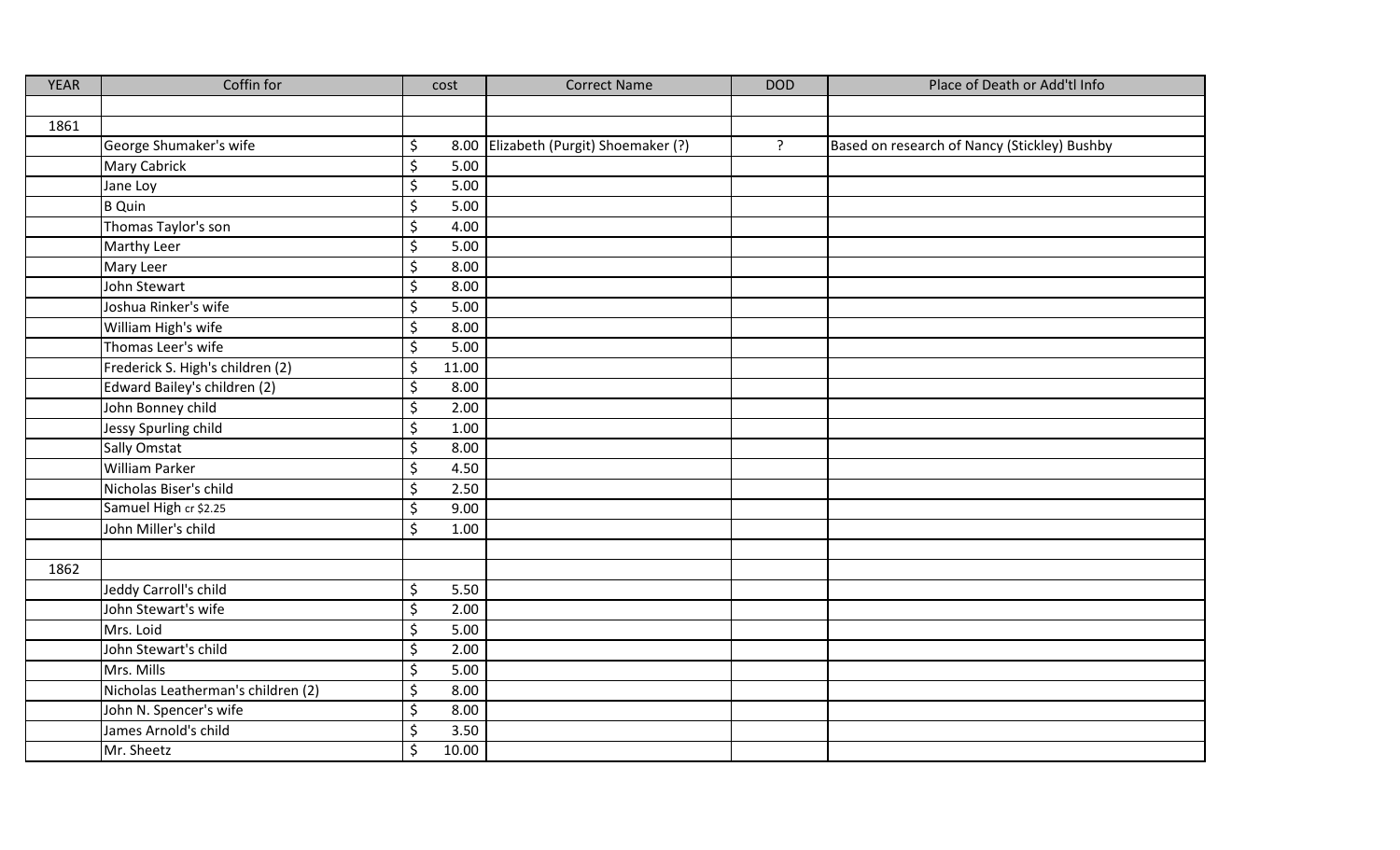| <b>YEAR</b> | Coffin for                          | cost                     | <b>Correct Name</b>                   | <b>DOD</b>    | Place of Death or Add'tl Info                         |
|-------------|-------------------------------------|--------------------------|---------------------------------------|---------------|-------------------------------------------------------|
|             | James Carscaddon's child            | \$<br>4.00               |                                       |               |                                                       |
|             | Adam McCarnell's child              | \$<br>3.50               |                                       |               |                                                       |
|             | <b>Isaac Ludwick</b>                | \$<br>9.00               |                                       |               |                                                       |
|             | Isaac Ludwick's child               | \$<br>3.00               | Amanda Ludwick                        |               | d. 1862-01-11   buried Arnold Cem., Junction          |
|             | Zachariah Arnold's child            | \$<br>5.00               | Isaac M. Arnold                       |               | d. 1862-03-02 buried Arnold Cem. Junction             |
|             | Adam McCarnell's child              | \$<br>3.50               |                                       |               |                                                       |
|             | Amos Omstot's child                 | \$<br>3.00               |                                       |               |                                                       |
|             | William Bobo's wife                 | \$<br>8.00               |                                       |               |                                                       |
|             | Rebecca Plumb                       | \$<br>4.50               |                                       |               |                                                       |
|             |                                     |                          |                                       |               |                                                       |
| 1863        |                                     |                          |                                       |               |                                                       |
| 3-May       | <b>Michael Mills</b>                | \$<br>6.00               |                                       |               |                                                       |
| 7-May       | John Kabrick                        | \$<br>6.00               |                                       |               |                                                       |
| 18-May      | John Carnell                        | \$<br>8.00               |                                       |               |                                                       |
| $11$ -Jul   | D. A. Leatherman's twin children    | \$<br>1.00               | Infant sons                           |               | d. 1863-07-08 buried Arnold Cem. Junction             |
| 17-Aug      | John Carrol                         | \$<br>5.00               |                                       |               |                                                       |
| 22-Aug      | Jesse Spurling's child              | $\overline{\xi}$<br>2.00 |                                       |               |                                                       |
| 8-Sep       | James Sloan's wife                  | \$                       | 10.00 Magdeline "Lena" (Arnold) Sloan |               | d. 1863-09-08 Samuel Arnold History, pg. 46, HCL      |
| $10-$ Sep   | Mrs. Powelson                       | \$<br>5.00               |                                       |               |                                                       |
| 13-Sep      | <b>Thomas Sloane</b>                | \$                       | 10.00 Thomas Sloan                    |               | d. 1863-09-12 Sloan-Ludwick (Parker) Cemetery         |
| 19-Sep      | Wm Whip's child                     | \$                       | 2.50 Virginia Belle                   |               | d. 1863-09-09 Evelyn Bane Collection - Whipp BDM #1   |
| 23-Sep      | Mary Arnold                         | \$<br>5.00               |                                       |               |                                                       |
| 29-Sep      | David Biser's child (made by myers) | \$<br>4.00               | Anzeletta Biser                       |               | d. 1863-09-28 buried Arnold Cem., Junction            |
| 3-Oct       | <b>Mary Arnold</b>                  | \$<br>5.00               |                                       |               |                                                       |
| 14-Oct      | Dr. Right's child                   | \$<br>5.00               | <b>George Thomas Wright</b>           | d. in infancy | Samuel Arnold History, pg. 47, HCL                    |
| 19-Nov      | Elick Miller's child                | $\overline{\xi}$<br>2.00 |                                       |               |                                                       |
| 13-Dec      | Wm Parker's wife                    | \$<br>10.00              |                                       |               |                                                       |
| 14-Dec      | Thomas Blackburn's child            | \$<br>2.00               |                                       |               |                                                       |
| 17-Dec      | Mrs. Pears                          | \$<br>13.00              |                                       |               |                                                       |
|             |                                     |                          |                                       |               |                                                       |
| 1864        |                                     |                          |                                       |               |                                                       |
| 12-Jan      | Mrs. Carnell                        | \$<br>10.00              |                                       |               |                                                       |
| 22-Jan      | Benjamin Arnold                     | \$                       | 10.00 Benjamin Arnold                 |               | d. 1864-01-20 The German Baptist Arnolds, pg. 36, HCL |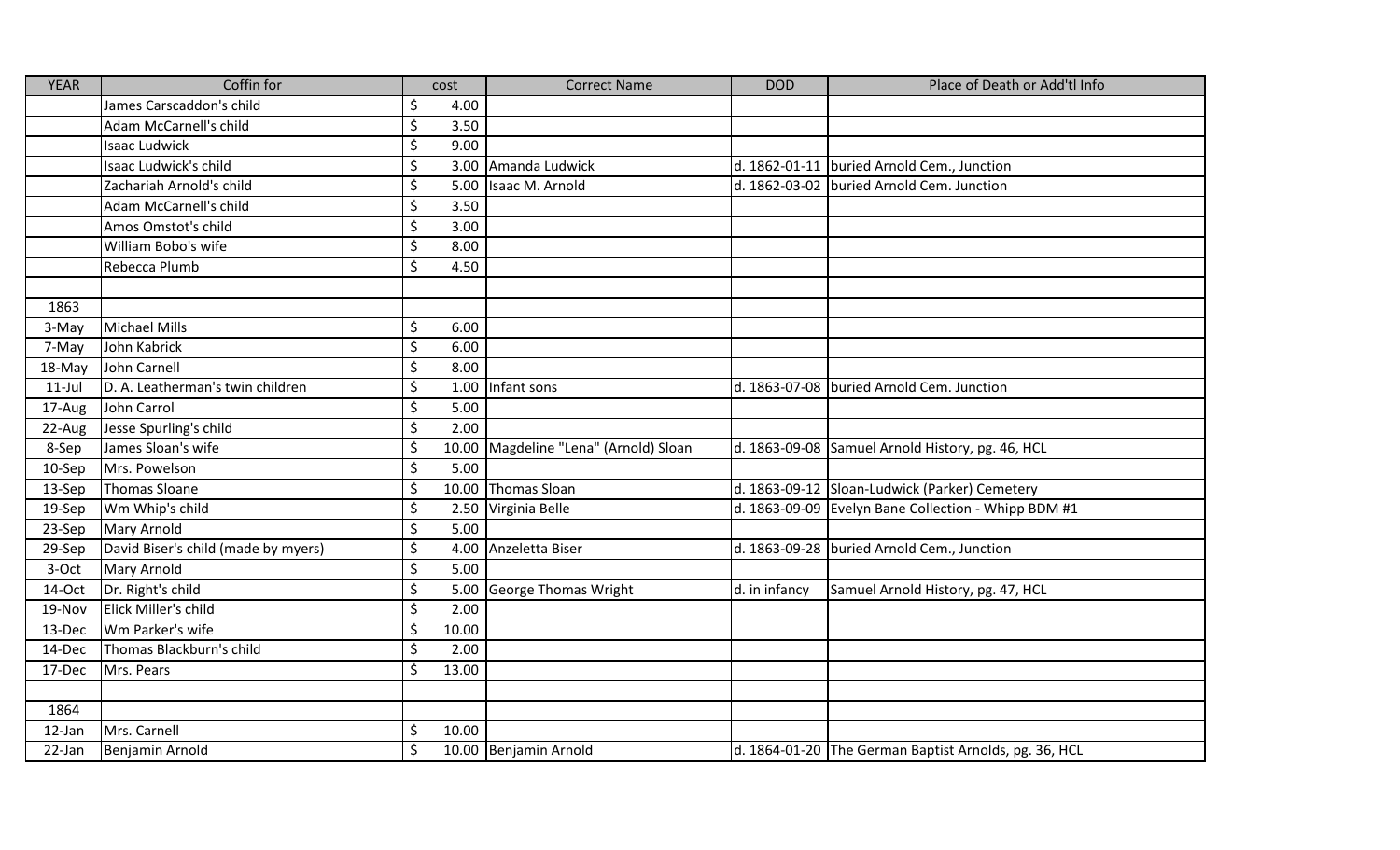| <b>YEAR</b> | Coffin for               | cost                 | <b>Correct Name</b>               | <b>DOD</b> | Place of Death or Add'tl Info                             |
|-------------|--------------------------|----------------------|-----------------------------------|------------|-----------------------------------------------------------|
| 3-Feb       | <b>Alfred Parker</b>     | \$                   | 10.00 Alfred Parker               |            | d. 1864-02-02 Parker Family Cemetery, Mechanicsburg, WV   |
| 10-Feb      | Henry M. High's child    | $\zeta$<br>3.50 John |                                   |            | d. 1864-02-10 John High Cem.                              |
| 9-Apr       | <b>Philip Emert</b>      | \$<br>6.00           |                                   |            |                                                           |
| 17-Apr      | Lewis Everett's child    | $\zeta$<br>1.50      |                                   |            |                                                           |
|             | George Gilbert           | \$<br>7.00           |                                   |            |                                                           |
| 16-Jun      | Joseph McDowl's wife     | \$<br>7.00           |                                   |            |                                                           |
| $21$ -Jun   | George Grim              | $\zeta$<br>7.00      |                                   |            |                                                           |
| 4-Aug       | Parish's child           | \$<br>3.00           |                                   |            |                                                           |
| 5-Aug       | man Polings child        | \$<br>2.50           |                                   |            |                                                           |
| 7-Aug       | John Hickel's child      | \$<br>2.50           |                                   |            |                                                           |
| 10-Aug      | man Polings child        | \$<br>4.00           |                                   |            |                                                           |
| 11-Aug      | Parish's wife            | $\zeta$<br>6.00      |                                   |            |                                                           |
| 13-Aug      | Mrs. Parker              | $\zeta$              | 10.00 Eleanor Parker              |            | d. 1864-08-12   Parker Family Cemetery, Mechanicsburg, WV |
| 19-Aug      | Rily Grim's wife         | $\zeta$<br>6.00      |                                   |            |                                                           |
| 23-Aug      | Philip Rinker's child    | \$<br>3.50           |                                   |            |                                                           |
| 25-Aug      | James Carscaddon's child | \$<br>4.50           |                                   |            |                                                           |
| 27-Aug      | Isaac Carscaddon's child | $\zeta$<br>4.50      |                                   |            |                                                           |
|             |                          |                      |                                   |            |                                                           |
| 1864        |                          |                      |                                   |            |                                                           |
| 6-Sep       | John Whiteman's wife     | \$<br>10.00          |                                   |            |                                                           |
| 7-Sep       | George Bane's child      | \$<br>3.50           |                                   |            |                                                           |
| 14-Sep      | Isaac Carscaddon's child | $\zeta$<br>4.50      |                                   |            |                                                           |
| 18-Sep      | John Rinker's child      | $\zeta$<br>3.00      |                                   |            |                                                           |
| 31-Oct      | Isaac Carscaddon's child | $\zeta$<br>4.50      |                                   |            |                                                           |
| 24-Nov      | James Peer               | \$<br>9.00           |                                   |            |                                                           |
|             |                          |                      |                                   |            |                                                           |
| 1865        |                          |                      |                                   |            |                                                           |
| $1$ -Jan    | Sam Davis's wife         | $\zeta$<br>10.00     |                                   |            |                                                           |
| 4-Jan       | PeaseMakers child        | $\zeta$<br>5.00      |                                   |            |                                                           |
| 9-Jan       | Tom McDowls child        | \$<br>2.00           |                                   |            |                                                           |
| 12-Jan      | Sarah Parker             | \$<br>10.00          |                                   |            |                                                           |
| 25-Jan      | William Carrol           | $\mathsf{\dot{S}}$   | 10.00 William Hendrickson Carroll |            | Based on research of Nancy (Stickley) Bushby              |
|             |                          |                      |                                   |            | buried Kelly Family Cemetery                              |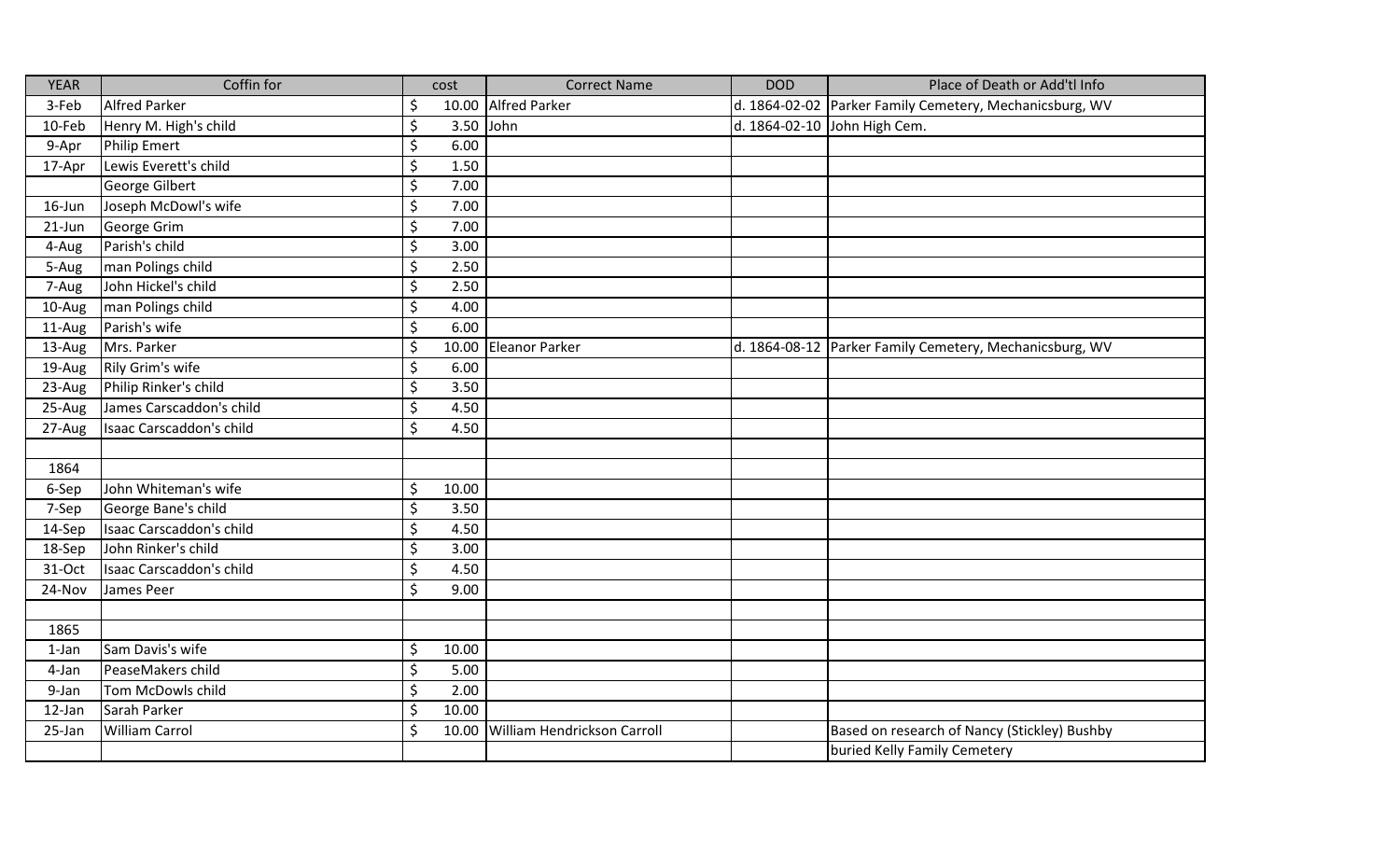| <b>YEAR</b> | Coffin for                      |                          | cost  | <b>Correct Name</b>          | <b>DOD</b>    | Place of Death or Add'tl Info                              |
|-------------|---------------------------------|--------------------------|-------|------------------------------|---------------|------------------------------------------------------------|
| 3-Feb       | Foxes black woman               | \$                       | 10.00 |                              |               |                                                            |
| 25-Mar      | Frederick High                  | \$                       | 8.00  |                              |               |                                                            |
| 25-Mar      | Jackson High                    | \$                       |       | 8.00 Jackson Otello High     | d. 1865       | Evelyn Bane Collection - Taylor Notes #4                   |
| 13-Apr      | Carscaddons black woman         | \$                       | 8.00  |                              |               |                                                            |
| 23-Apr      | Christian Huffman               | \$                       | 10.00 |                              |               |                                                            |
| 8-May       | Elick Miller's child cr. \$1.00 | \$                       | 4.00  |                              |               |                                                            |
| 1-Sep       | Marthy Bane                     | $\zeta$                  |       | 10.00 Martha Ann Bane        |               | d. 1865-08-31 Evelyn Bane Collection - Bane                |
|             |                                 |                          |       |                              |               | Note: died from sitting on a wet log                       |
| 3-Sep       | Buckaloo's child                | $\zeta$                  | 3.50  |                              |               |                                                            |
| 4-Sep       | John Thompson                   | \$                       | 10.00 |                              |               |                                                            |
| 12-Sep      | Mr. Holiday                     | \$                       | 3.00  |                              |               |                                                            |
| 25-Sep      | John Taylor's black woman       | $\zeta$                  | 6.00  |                              |               |                                                            |
|             | Teny Ludwick child              | $\zeta$                  | 1.00  |                              |               |                                                            |
| 28-Dec      | Arch Vandiver wife              | $\zeta$                  | 10.00 |                              |               |                                                            |
|             |                                 |                          |       |                              |               |                                                            |
| Jan 3, 1866 |                                 |                          |       |                              |               |                                                            |
| 3-Jan       | Henry Corban's wife             | \$                       | 5.50  |                              |               |                                                            |
| 7-Jan       | James Fleming                   | $\zeta$                  |       | 10.00 James Fleming          | d. 1866-01-05 | buried Arnold Cem., Junction                               |
| 20-Jan      | Nicholas Leatherman's wife      | \$                       | 10.00 |                              |               |                                                            |
| 10-Feb      | John Ludwick                    | \$                       | 10.00 |                              |               |                                                            |
| 25-Feb      | John Whiteman                   | \$                       | 10.00 |                              |               |                                                            |
| 16-Apr      | Henry Kelly                     | \$                       |       | 10.00 Henry Hiram Kelley     |               | d. 1866-04-16 Based on research of Nancy (Stickley) Bushby |
| 7-Jun       | Dossen's child                  | \$                       | 1.00  |                              |               |                                                            |
| 23-Jun      | Mrs. Hadley                     | \$                       | 6.00  |                              |               |                                                            |
| 30-Jul      | wm Hartmans child               | \$                       | 5.00  |                              |               |                                                            |
| 14-Aug      | David Ludwick                   | $\overline{\mathcal{S}}$ | 6.00  |                              |               |                                                            |
| 15-Aug      | Harriett Ludwick's child        | \$                       | 6.00  |                              |               |                                                            |
| Sept        | Andrew Ludwick's wife           | \$                       |       | 10.00 Mary H. (High) Ludwick | d. 1866-09-01 | Sloan-Ludwick (Parker) Cemetery                            |
| 22-Oct      | Adam Stump                      | $\zeta$                  | 10.50 |                              |               |                                                            |
| 20-Dec      | <b>Rily Grim</b>                | \$                       | 7.00  |                              |               |                                                            |
|             |                                 |                          |       |                              |               |                                                            |
| Jan 1867    |                                 |                          |       |                              |               |                                                            |
| 15-Jan      | Sam Stuarts child               | \$                       | 1.00  |                              |               |                                                            |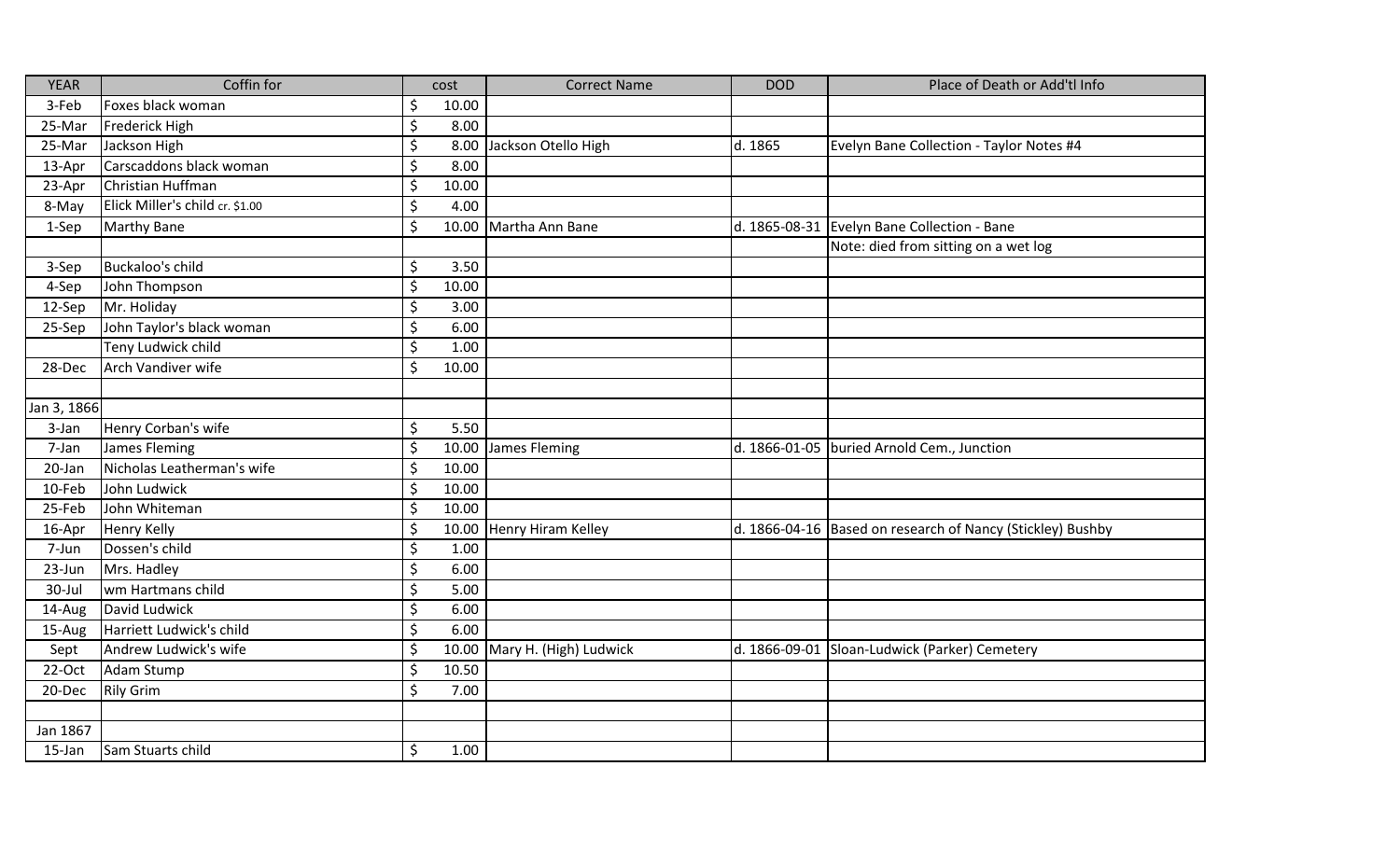| <b>YEAR</b> | Coffin for                    |                          | cost  | <b>Correct Name</b>     | <b>DOD</b> | Place of Death or Add'tl Info                                |
|-------------|-------------------------------|--------------------------|-------|-------------------------|------------|--------------------------------------------------------------|
| 21-Mar      | <b>Barbary Bane</b>           | \$                       | 6.00  |                         |            |                                                              |
|             | Jacob Jones                   | $\zeta$                  | 6.00  |                         |            |                                                              |
| 1-Apr       | Catherine High                | $\zeta$                  |       | 10.00 Catherine High    |            | d. 1867-03-30 Evelyn Bane Collection - High Notes #5         |
| 12-Apr      | Peter's child                 | $\zeta$                  | 5.00  |                         |            |                                                              |
| $10$ -Jun   | <b>Henry Shulcer</b>          | \$                       | 10.00 |                         |            |                                                              |
| $15$ -Jul   | James Carscaddons child       | \$                       | 5.00  |                         |            |                                                              |
| 23-Aug      | James Parkers child           | \$                       | 2.00  |                         |            |                                                              |
| 30-Sep      | <b>Jessy Spurling</b>         | \$                       | 6.00  |                         |            |                                                              |
| 12-Oct      | benevolent of Romey           | $\zeta$                  | 4.00  |                         |            |                                                              |
| 8-Nov       | benevolent of Romey           | \$                       | 13.00 |                         |            |                                                              |
| 11-Nov      | benevolent of Romney          | \$                       | 10.00 |                         |            |                                                              |
| 15-Nov      | Oliver Dayton                 | $\zeta$                  | 10.00 |                         |            |                                                              |
|             |                               |                          |       |                         |            |                                                              |
| 1868        |                               |                          |       |                         |            |                                                              |
| 8-Feb       | T. Kelly                      | $\zeta$                  | 12.00 |                         |            |                                                              |
| 10-Mar      | Sarah Spurling                | \$                       | 6.00  |                         |            |                                                              |
| 12-Apr      | Elijah Lillers twain children | $\zeta$                  | 2.00  |                         |            |                                                              |
| 14-Apr      | James Klines wife             | \$                       | 6.00  |                         |            |                                                              |
| 26-Apr      | John Izer                     | $\zeta$                  | 10.00 |                         |            |                                                              |
| 3-Jun       | Sam Rinkers wife              | \$                       | 10.00 |                         |            |                                                              |
| 18-Sep      | Thomas Lears wife             | $\zeta$                  | 7.00  |                         |            |                                                              |
|             | James Parkers wife            | $\zeta$                  | 10.00 |                         |            |                                                              |
| 24-Dec      | Mary Arnold                   | $\zeta$                  |       | 10.00 Mary Arnold       |            | d. 1893-12-22 buried Arnold Cem., Junction                   |
|             |                               |                          |       |                         |            |                                                              |
| 1869        |                               |                          |       |                         |            |                                                              |
| 26-Jan      | McCools black man             | $\zeta$                  | 6.00  |                         |            |                                                              |
| 24-May      | Daughterty                    | $\zeta$                  | 10.00 |                         |            |                                                              |
| 9-Jul       | Mude Parker                   | $\zeta$                  | 10.00 |                         |            |                                                              |
| $10$ -Jul   | Abigail McDowl                | \$                       | 8.00  |                         |            |                                                              |
| 2-Aug       | John Taylors wife             | \$                       |       | 10.00 Sindona J. Taylor |            | d. 1869-08-01 Taylor Family Cemetery, Junction, WV           |
| 6-Aug       | Joseph Ludwicks wife          | $\zeta$                  |       | 14.00 Ann Ludwick       |            | d. 1869-08-05 Evelyn Bane Collection - Ludwick Misc Notes #2 |
| 25-Sep      | Luke Spurling child           | $\zeta$                  | 1.00  |                         |            |                                                              |
| 12-Oct      | Peter Rolens                  | $\overline{\mathcal{S}}$ | 10.00 |                         |            |                                                              |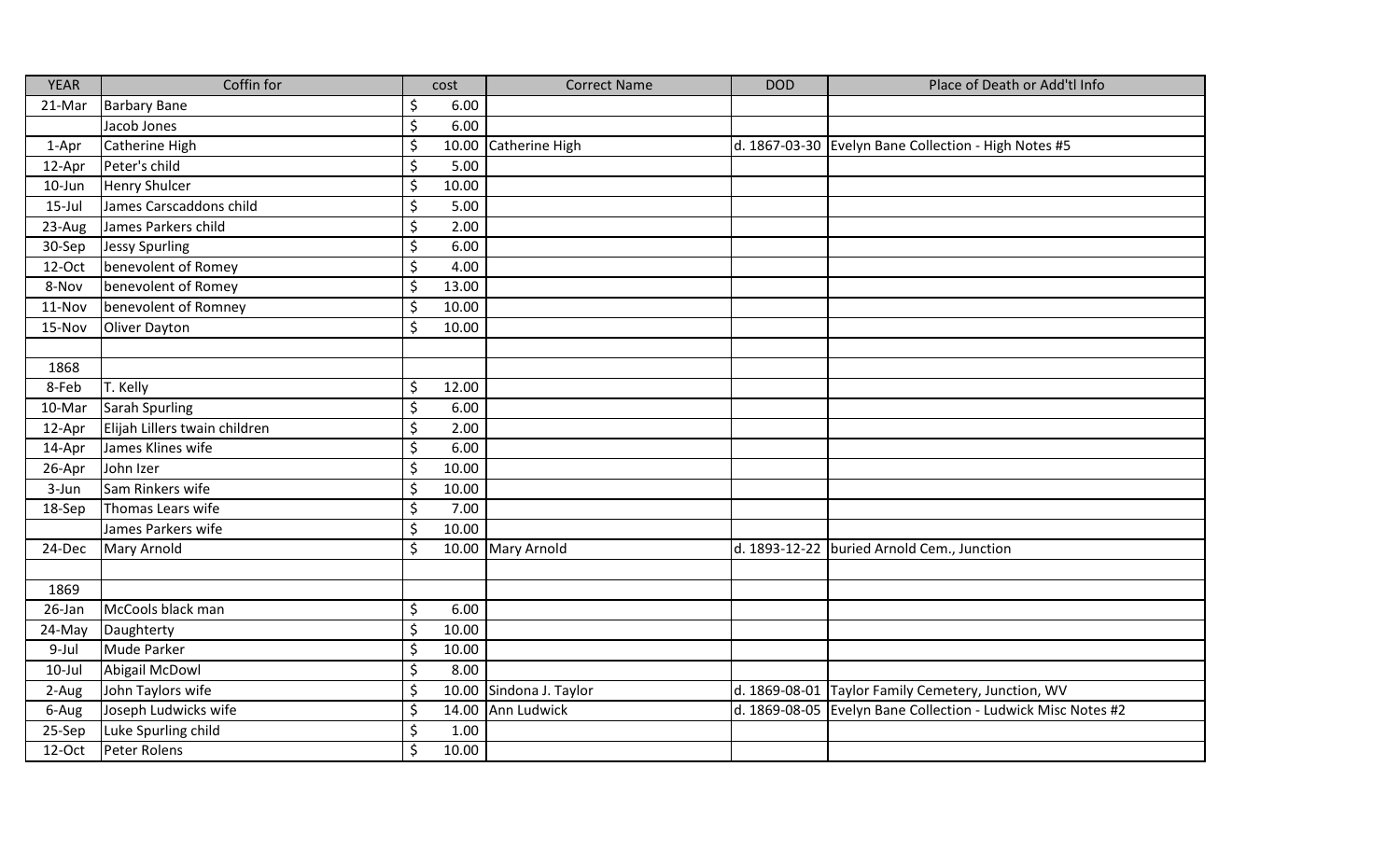| <b>YEAR</b> | Coffin for                 |                    | cost  | <b>Correct Name</b>          | <b>DOD</b>    | Place of Death or Add'tl Info                                      |
|-------------|----------------------------|--------------------|-------|------------------------------|---------------|--------------------------------------------------------------------|
|             |                            |                    |       |                              |               |                                                                    |
| 1870        |                            |                    |       |                              |               |                                                                    |
| 22-Jan      | Wm Parker                  | \$                 | 10.00 |                              |               |                                                                    |
| 3-Jun       | Wm Whiteman                | \$                 | 10.00 |                              |               |                                                                    |
| 20-Aug      | Mrs. Chadwick              | \$                 | 8.00  |                              |               |                                                                    |
| 24-Aug      | George Howards wife        | \$                 | 10.00 |                              |               |                                                                    |
| 12-Sep      | Marien Sutten              | \$                 | 6.00  |                              |               |                                                                    |
| 10-Dec      | Ida Edmonson               | $\zeta$            | 6.00  |                              |               |                                                                    |
| 14-Dec      | Wash Edmonsons wife        | $\zeta$            | 8.00  |                              |               |                                                                    |
|             |                            |                    |       |                              |               |                                                                    |
| 1871        |                            |                    |       |                              |               |                                                                    |
| 11-May      | Daniel Ludwick by S. Biser | \$                 |       | 10.00 Daniel Ludwick         |               | d. 1871-05-12 Evelyn Bane Collection - Ludwick Misc Notes #3       |
| $1-Jul$     | Wm Stumps wife             | $\zeta$            | 25.00 |                              |               |                                                                    |
| 7-Jul       | Wm Parkers son             | $\zeta$            |       | 10.00 William H. Parker      |               | d. 1871-07-06 Taylor Family Cem., Mechanicsburg                    |
| 3-Dec       | J. Emerts Daughter         | \$                 | 7.00  |                              |               |                                                                    |
|             |                            |                    |       |                              |               |                                                                    |
| 1872        |                            |                    |       |                              |               |                                                                    |
| Mar         | Elmore Everitts child      | \$                 |       | 4.00 Esdras E. Everett       | d. 1872-03-21 | Evelyn Bane Collection - Ludwick Misc Notes #2                     |
| 6-Apr       | Nicholas Biser Sr.         | $\zeta$            |       | 10.00 Nicholas Biser II      |               | d. 1842-04-04 Evelyn Bane Collection - Nicholas Biser Line 02-1987 |
| 2-Jun       | George Sloane              | \$                 |       | 10.00 George Sloan           |               | d. 1872-06-01 Sloan-Ludwick (Parker) Cemetery                      |
| 29-Aug      | Andrew Ludwick             | \$                 |       | 10.00 Andrew Ludwick         |               | d. 1872-08-20 Sloan-Ludwick (Parker) Cemetery                      |
| 12-Oct      | Jame A. Leatherman         | $\zeta$            |       | 14.00 James Angus Leatherman | d. 1872-10-11 | buried Arnold Cem., Junction                                       |
| 6-Nov       | <b>Miss Emert</b>          | \$                 | 6.00  |                              |               |                                                                    |
| 11-Nov      | Michael Mills              | \$                 | 10.00 |                              |               |                                                                    |
| 23-Nov      | Nicholas Leatherman        | \$                 | 10.00 |                              |               |                                                                    |
| 14-Dec      | <b>Teny Kline</b>          | $\mathsf{\hat{S}}$ |       | 10.00 Christina Kline        |               | d. 1872-12-13   buried Arnold Cem., Junction                       |
|             |                            |                    |       |                              |               |                                                                    |
| 1873        |                            |                    |       |                              |               |                                                                    |
| 10-Feb      | James Ward                 | \$                 | 8.00  |                              |               |                                                                    |
| 12-Apr      | Polly Sheetz               | \$                 | 10.00 |                              |               |                                                                    |
| 17-Apr      | <b>Robert Cummings</b>     | \$                 | 10.00 |                              |               |                                                                    |
| 17-Jun      | James Stums wife           | \$                 | 10.00 |                              |               |                                                                    |
| Sept        | James Corbens child        | \$                 | 1.00  |                              |               |                                                                    |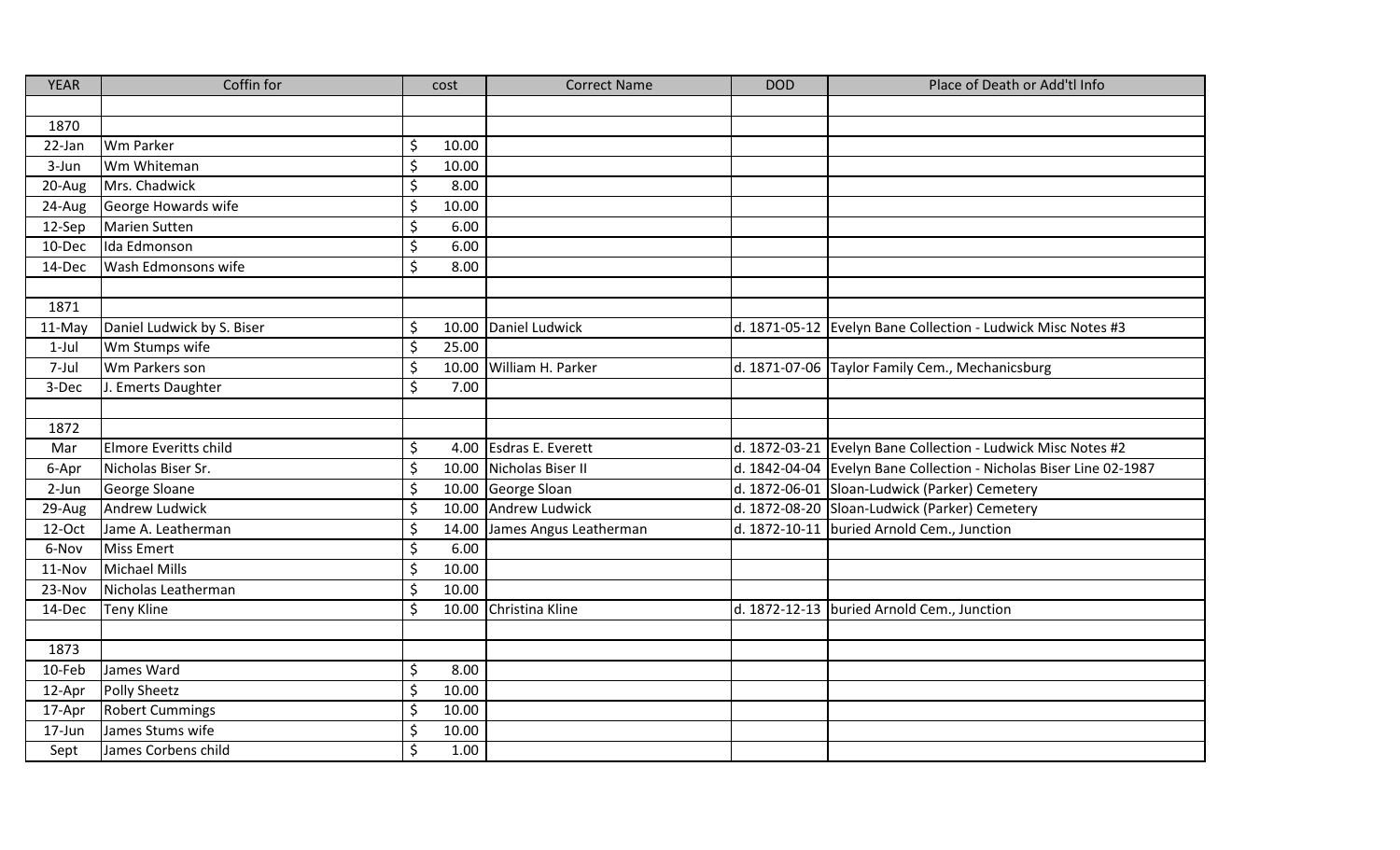| <b>YEAR</b> | Coffin for                |         | cost  | <b>Correct Name</b>     | <b>DOD</b>    | Place of Death or Add'tl Info                                             |
|-------------|---------------------------|---------|-------|-------------------------|---------------|---------------------------------------------------------------------------|
| 6-Oct       | <b>Granny Arnold</b>      | \$      | 11.00 |                         |               |                                                                           |
| 19-Oct      | Sam Fullers child         | \$      | 3.00  |                         |               |                                                                           |
| 26-Oct      | <b>Granny Rinker</b>      | \$      | 10.00 |                         |               |                                                                           |
| 1-Nov       | Wm Spurlings child        | \$      | 3.00  |                         |               |                                                                           |
| 8-Nov       | Abraham White             | \$      | 10.00 |                         |               |                                                                           |
| 11-Nov      | Wm Spurlings child        | \$      | 2.00  |                         |               |                                                                           |
| 20-Dec      | Sidney White child        | \$      | 3.00  |                         |               |                                                                           |
|             |                           |         |       |                         |               |                                                                           |
| 1874        |                           |         |       |                         |               |                                                                           |
| 3-Apr       | <b>Granny Cabrick</b>     | \$      | 10.00 |                         |               |                                                                           |
| 16-Apr      | George Hershman           | \$      | 8.00  |                         |               |                                                                           |
| 18-May      | Edward T. Whitemans child | \$      | 3.00  |                         |               |                                                                           |
| 5-Jul       | <b>William Corben</b>     | \$      | 6.00  |                         |               |                                                                           |
| 20-Jul      | <b>Willes Howard</b>      | \$      | 10.00 |                         |               |                                                                           |
| 8-Aug       | James Parkers child       | \$      | 2.00  |                         |               |                                                                           |
| 18-Aug      | Daniel Clark              | $\zeta$ | 6.00  | Daniel Clark            | d. 1874-08-17 | Evelyn Bane Collection - Umstot Misc Families Notes                       |
| 25-Aug      | Sally White               | $\zeta$ | 10.00 |                         |               |                                                                           |
| 30-Sep      | <b>Wm Vandiver</b>        | \$      | 12.00 |                         |               |                                                                           |
| 11-Oct      | Fred Allens wife          | \$      | 10.00 |                         |               |                                                                           |
| 28-Dec      | Wm Cabricks child         | \$      | 7.00  |                         |               |                                                                           |
|             |                           |         |       |                         |               |                                                                           |
| 1875        |                           |         |       |                         |               |                                                                           |
| 1-May       | Jonathan Barkdull         | \$      | 10.00 |                         |               |                                                                           |
| 8-May       | Jacob Meritt              | \$      | 5.00  |                         |               |                                                                           |
| 17-May      | Henry Woolford            | \$      | 6.00  |                         |               |                                                                           |
| 25-Aug      | Shafers child             | \$      | 2.00  |                         |               |                                                                           |
| 27-Aug      | George Leathermans wife   | \$      | 10.00 |                         |               |                                                                           |
| 23-Oct      | Peter Arnold              | \$      |       | 10.00 Peter Arnold      | d. 1875-10-21 | buried Arnold Cem., Junction                                              |
| 12-Dec      | <b>Wash Corben</b>        | \$      | 6.00  |                         |               |                                                                           |
|             |                           |         |       |                         |               |                                                                           |
| 1876        |                           |         |       |                         |               |                                                                           |
| 8-Jan       | Wm Sutten                 | \$      | 9.00  |                         |               |                                                                           |
| $21$ -Jan   | Frederick High            | $\zeta$ |       | 12.00 Frederick S. High |               | d. 1876-01-19 Evelyn Bane Collection - Frederic Steinbach High History #1 |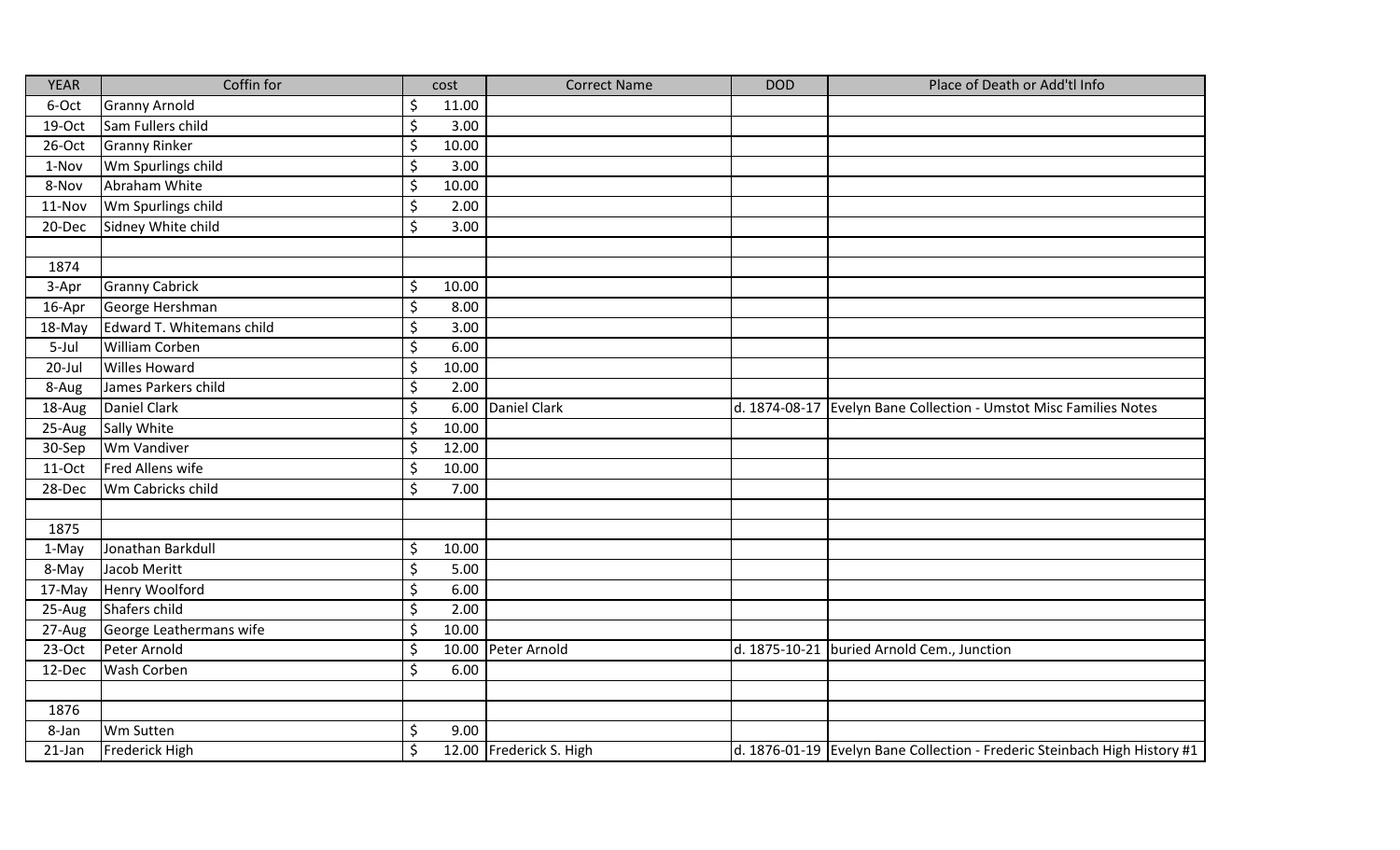| <b>YEAR</b> | Coffin for                             |         | cost  | <b>Correct Name</b>            | <b>DOD</b>    | Place of Death or Add'tl Info                                |
|-------------|----------------------------------------|---------|-------|--------------------------------|---------------|--------------------------------------------------------------|
| 3-Feb       | Susan Parker                           | \$      | 12.00 |                                |               |                                                              |
| 28-Feb      | John Pews wife                         | \$      | 10.00 |                                |               |                                                              |
| 4-Apr       | Abraham Roby                           | \$      | 10.00 |                                |               |                                                              |
| 14-Apr      | Michael Peasemaker                     | \$      | 6.00  |                                |               |                                                              |
| 17-Apr      | Solomon Bizers wife - made by T Arnold | \$      |       | 10.00 Damaris Biser            |               | d. 1876-04-16   buried Arnold Cem., Junction                 |
| 9-May       | Samuel Fuller                          | \$      | 10.00 |                                |               |                                                              |
| $1$ -Jun    | Chat Corbens child                     | \$      | 1.00  |                                |               |                                                              |
| 9-Jul       | Dan Arnolds child                      | \$      |       | 4.00 Daniel A. Arnold          |               | d. 1876-07-08   buried Arnold Cem., Junction                 |
| $21$ -Jul   | Wm Suttens child                       | \$      | 3.00  |                                |               |                                                              |
| 11-Sep      | Elizabeth Bane                         | $\zeta$ | 12.00 |                                |               |                                                              |
| 23-Oct      | Henry M High                           | \$      |       | 10.00 Henry Myers High         |               | d. 1876-10-21 John High Cemetery                             |
|             |                                        |         |       |                                |               |                                                              |
| 1877        |                                        |         |       |                                |               |                                                              |
| 15-Feb      | Peggy Lock                             | \$      | 10.00 |                                |               |                                                              |
| 14-Mar      | Catherine gannon                       | \$      | 10.00 |                                |               |                                                              |
| 18-Jul      | Elizabeth High                         | \$      |       | 9.00 Elizabeth                 |               | d. 1877-07-24 b. John High Cemetery                          |
| 9-Aug       | Joseph Ludwick                         | \$      |       | 12.00 Joseph Ludwick           |               | d. 1877-08-08 b. Everett-Ludwick Cemetery on Rt. 220         |
| 21-Sep      | Isaac Carscadden                       | \$      | 12.00 |                                |               |                                                              |
| 24-Sep      | Sarah Spurlings child                  | \$      | 4.00  |                                |               |                                                              |
| 21-Oct      | Jacob Millers child                    | \$      | 2.50  |                                |               |                                                              |
| 30-Oct      | Thomas White                           | \$      | 10.00 |                                |               |                                                              |
| 28-Nov      | Elizabeth Marpole                      | \$      | 10.00 |                                |               |                                                              |
| 17-Dec      | James Days child                       | \$      | 3.50  |                                |               |                                                              |
|             |                                        |         |       |                                |               |                                                              |
| 1878        |                                        |         |       |                                |               |                                                              |
| 18-Jun      | Taylor Arnolds child                   | \$      |       | 5.00 Lucy Jane Arnold          | d. 1878-06-17 | Samuel Arnold History, pg 41, HCL                            |
| 30-Jul      | James Whiteman                         | $\zeta$ | 10.00 |                                |               |                                                              |
| 25-Sep      | <b>Richard Sloane</b>                  | $\zeta$ |       | 10.00 Richard Sloan            |               | d. 1878-09-29 Sloan-Ludwick (Parker) Cemetery                |
| 28-Sep      | Susan Biser                            | \$      |       | 8.00 Susan Biser               |               | d. 1878-09-27 Evelyn Bane Collection - Ludwick Misc Notes #3 |
| 19-Dec      | <b>Elcy Cary Ludwick</b>               | $\zeta$ |       | 11.00 Alcy (Carrie) G. Ludwick |               | d. 1878-12-18 b. Everett-Ludwick Cemetery on Rt. 220         |
|             |                                        |         |       |                                |               |                                                              |
| 1879        |                                        |         |       |                                |               |                                                              |
| $12$ -Jan   | Andrew Pancakes child                  | \$      | 4.00  |                                |               |                                                              |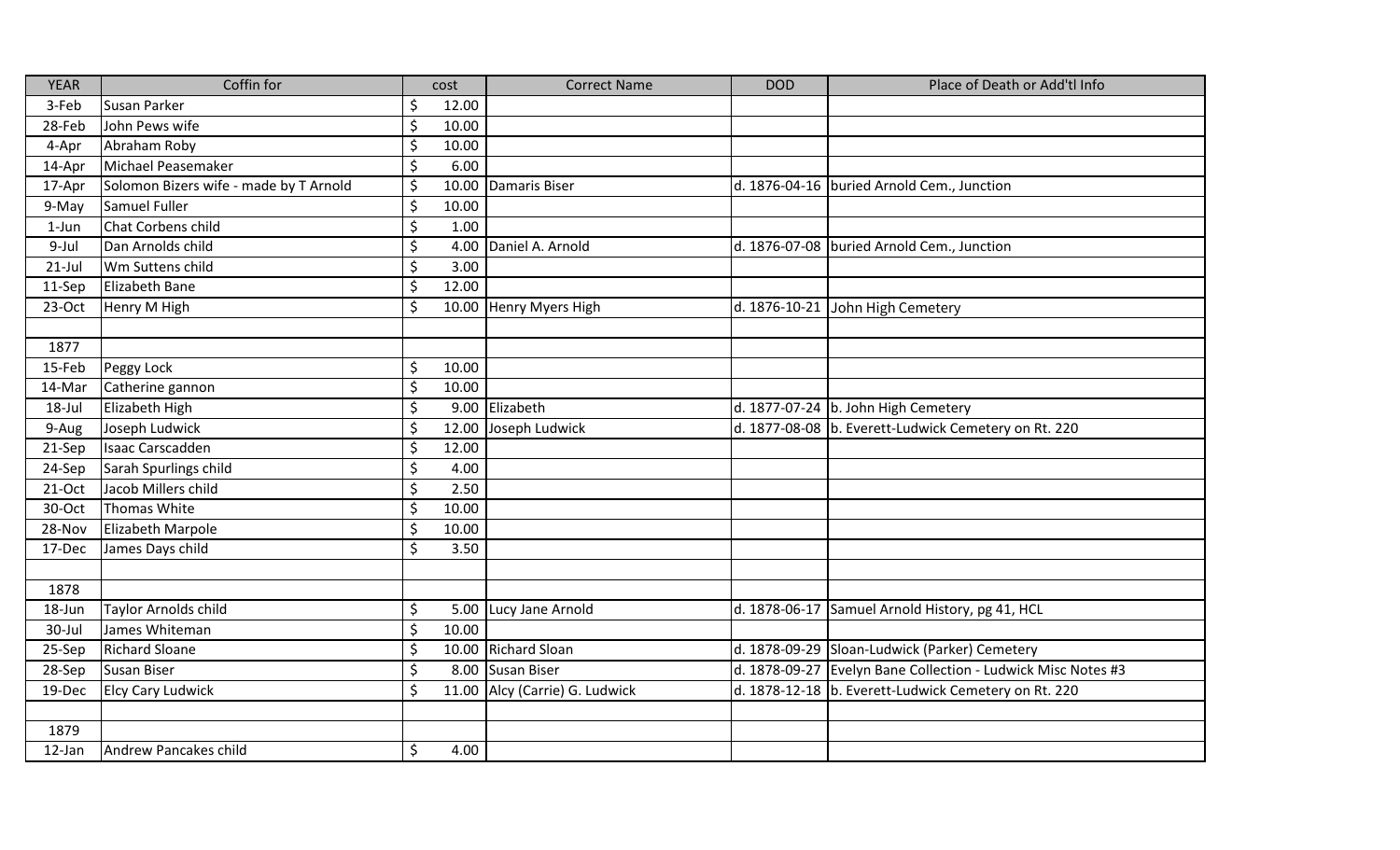| <b>YEAR</b> | Coffin for               |         | cost    | <b>Correct Name</b>                                  | <b>DOD</b>              | Place of Death or Add'tl Info                                |
|-------------|--------------------------|---------|---------|------------------------------------------------------|-------------------------|--------------------------------------------------------------|
| 20-Feb      | Nicholas Leathermans son | \$      |         | 10.00 Samuel Leatherman, Purgittsvile                | d. 1879-02-19 Owl Print |                                                              |
| 9-Mar       | Wm Cabricks child        | \$      | 3.00    |                                                      |                         |                                                              |
| 13-Mar      | <b>Susan Bizer</b>       | \$      |         | 6.00 Swan Biser, Headsville                          | d. 1879-03-12 Owl Print |                                                              |
| $12$ -Jul   | Jeddy Carrols wife       | \$      | 10.00   | Elizabeth Tabitha (Hendrickson) Carrol d. 1879-07-07 |                         | Owl Print, research of Nancy (Stickley) Bushby               |
| 17-Aug      | Sal c's child            | \$      | 2.00    |                                                      |                         |                                                              |
| 19-Nov      | Mrs. Stover              | \$      | 12.00   |                                                      |                         |                                                              |
| 6-Dec       | Daniel Whiteman          | $\zeta$ | 10.00   |                                                      |                         |                                                              |
|             |                          |         |         |                                                      |                         |                                                              |
| 1880        |                          |         |         |                                                      |                         |                                                              |
| 6-Feb       | George Stag              | \$      | 10.00   |                                                      |                         |                                                              |
| 24-Feb      | Nicholas Biser Senior    |         | donated | Nicholas Biser                                       | d. Feb. 1880            | Evelyn Bane Collection - Ludwick Misc Notes #3               |
| 22-Mar      | Peter Bisers wife        | \$      |         | 10.00 Ann C. (Marple) Biser                          | d. 1880-03-20           | Evelyn Bane Collection - Jacob Biser Line 03-12-1987 #3      |
| 11-Apr      | <b>Charles Carnell</b>   | \$      |         | 10.00 Chas. W. Carnell, Junction                     | d. 1880-04-10           | Owl Print, buried Arnold Cem., Junction                      |
| 11-May      | Moses H Core             | $\zeta$ | 10.00   |                                                      |                         |                                                              |
| 20-May      | Mrs. Hamilton            | \$      |         | 10.00 Mrs. Hamilton of 'Burg                         | d. 1880-05-19 Owl Print |                                                              |
| 13-Jun      | Peter Bisers child       | \$      | 4.00    | <b>George Thomas (infant)</b>                        | d. 1880-06-11           | Evelyn Bane Collection - Jacob Biser Line 03-12-1987 #3      |
| $13$ -Jul   | ann Suttens child cr \$2 | \$      | 5.00    |                                                      |                         |                                                              |
| 18-Jul      | hud (?) Fullers child    | \$      | 1.00    |                                                      |                         |                                                              |
| 23-Nov      | <b>Isaac Spurling</b>    | \$      | 10.00   |                                                      |                         |                                                              |
| 9-Nov       | Isaac Taylors child      | \$      |         | 5.00 Cora H+D404. Taylor                             |                         | d. 1880-11-19 buried Old Pine Cem.                           |
|             |                          |         |         |                                                      |                         |                                                              |
| 1881        |                          |         |         |                                                      |                         |                                                              |
| 17-Jan      | John Millers child       | \$      | 7.00    |                                                      |                         |                                                              |
| 20-Feb      | Thornt Shumakers wife    | \$      |         | 10.00 Sarah Shumaker, Purgittsvile                   | d. 1881-02-19           | Owl Print                                                    |
| 24-Feb      | <b>Betty Fuller</b>      | \$      |         | 10.00 Mrs. Fuller, Junction                          | d. 1881-02-23           | Owl Print                                                    |
| 7-Mar       | John Fleming             | \$      |         | 10.00 John Fleming                                   |                         | d. 1881-03-05 Evelyn Bane Collection - Ludwick Misc Notes #3 |
| 7-Apr       | <b>Jobe Sions</b>        | $\zeta$ |         | 12.00 Tobias Sions, Purgittsville                    | d. 1881-07-05           | Owl Print                                                    |
| 27-May      | James Hartman            | $\zeta$ |         | 10.00 Jas. Hartman, Purgittsville                    | d. 1881-05-26           | Owl Print                                                    |
| 14-Sep      | John Parkers wife        | $\zeta$ | 10.00   |                                                      |                         |                                                              |
| 13-Oct      | Silas Davys child        | \$      |         | 5.00 a boy, Junction                                 | d. 1881-10-12 Owl Print |                                                              |
| 21-Nov      | Delena High              | $\zeta$ |         | 10.00 Delina (Ludwick) High                          |                         | d. 1881-11-20 Evelyn Bane Collection - High Hoch History     |
| 16-Dec      | Daniel Thompsons wife    | \$      |         | 15.00 Mrs. Thomas, Junction                          | d. 1881-12-15 Owl Print |                                                              |
|             |                          |         |         |                                                      |                         |                                                              |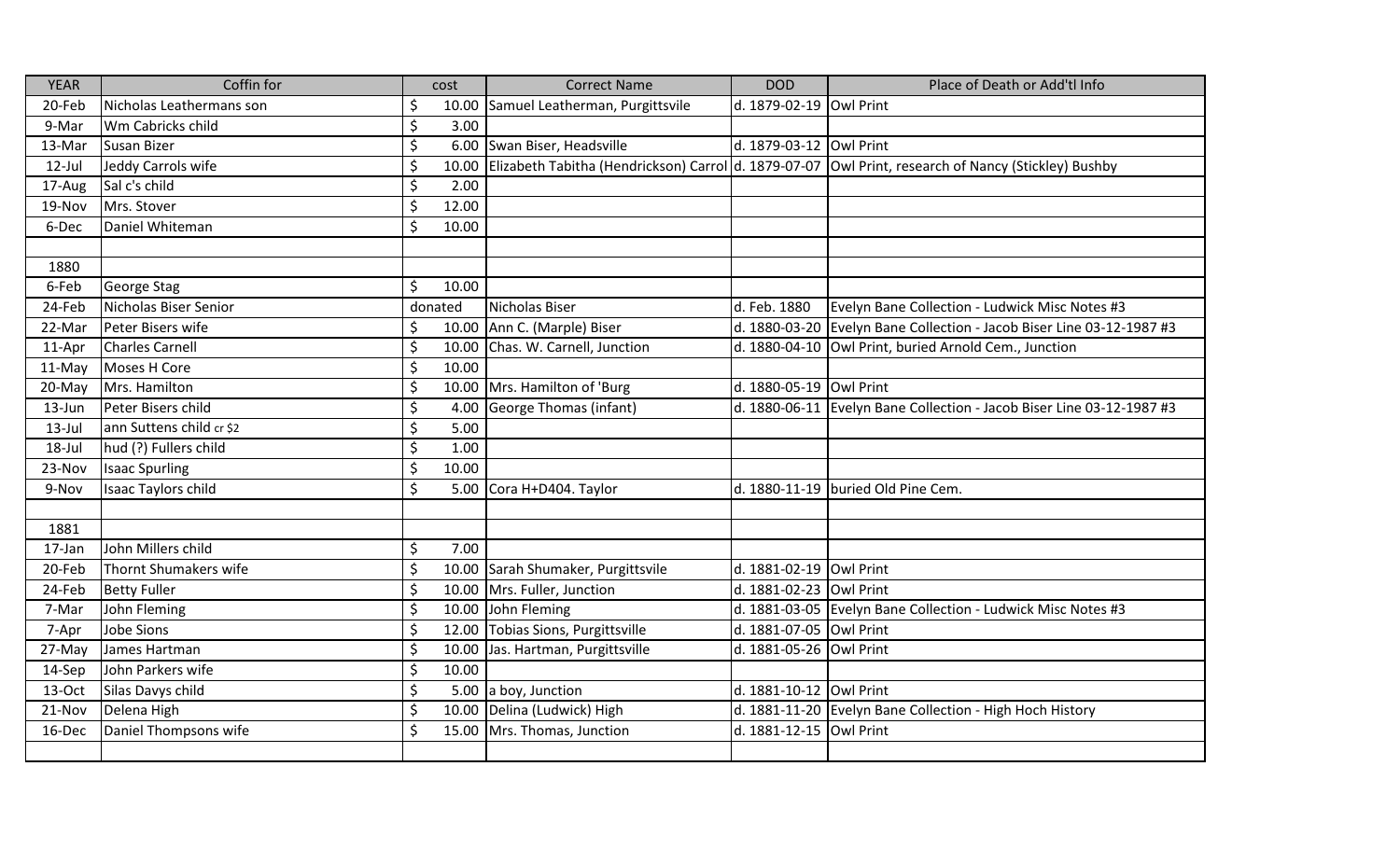| <b>YEAR</b> | Coffin for                              | cost             | <b>Correct Name</b>                  | <b>DOD</b>              | Place of Death or Add'tl Info                                     |
|-------------|-----------------------------------------|------------------|--------------------------------------|-------------------------|-------------------------------------------------------------------|
| 1882        |                                         |                  |                                      |                         |                                                                   |
| 8-Jan       | Mrs. Mikel                              | \$<br>6.00       |                                      |                         |                                                                   |
| 19-Feb      | Henry Lillers child                     | \$<br>5.00       |                                      |                         |                                                                   |
| 25-Feb      | Chat Corbens child                      | $\zeta$<br>1.50  |                                      |                         |                                                                   |
| 1-Mar       | John Taylors wife                       | \$               | 16.00 Mary F. Taylor                 | 1882-02-28              | Taylor Family Cemetery, Junction, WV                              |
| 7-Mar       | Aunt betty Liller                       | \$               | 10.00 Mrs. Liller, Junction          | 1882-03-06              | <b>Owl Print</b>                                                  |
| 23-Mar      | Adam Prophet                            | $\zeta$<br>10.00 |                                      |                         |                                                                   |
| 29-Mar      | Hannah Vanmeter                         | $\zeta$          | 10.00 Hannah Vanmeter, Junction      | d. 1882-03-28           | Owl Print                                                         |
| 3-Apr       | Elijah High                             | \$               | 16.00 Elijah High                    | d. 1882-02-03           | Elijah High Cemetery                                              |
| 26-May      | Lewis Everitt                           | \$               | 12.00 Lewis Everett, Junction        | d. 1882-05-25 Owl Print |                                                                   |
| 26-Jun      | <b>Henry Liller</b>                     | $\zeta$<br>10.00 |                                      |                         |                                                                   |
| $21$ -Jul   | James Whiteman's child - made by Arnold |                  | Jas. Whiteman's baby, Junction       | d. 1882-07-22           | <b>Owl Print</b>                                                  |
| 28-Sep      | Wm Cabrick                              | \$               | 15.00 Wm. Cabrick, Burlington        | d. 1882-09-27           | <b>Owl Print</b>                                                  |
| 16-Dec      | Abraham Parker                          | $\overline{\xi}$ | 11.00 Abraham Parker, Junction       | d. 1882-12-14           | <b>Owl Print</b>                                                  |
|             |                                         |                  |                                      |                         |                                                                   |
| 1883        |                                         |                  |                                      |                         |                                                                   |
| 13-Jan      | Sarah Whip                              | $\zeta$          | 13.00 Sarah (Baxter), wife of Wm.    | d. 1883-01-12           | Evelyn Bane Collection - Whipp BDM #1                             |
| 9-Mar       | Rebecca Spurlings child                 | $\zeta$<br>2.50  |                                      |                         |                                                                   |
| 28-May      | James Whitemans child - made by Arnold  |                  |                                      |                         |                                                                   |
| $17$ -Jul   | Benjamin Leatherman                     | \$               | 10.00 Benjamin Leatherman's child,   | d. 1883-07-18 Owl Print |                                                                   |
|             |                                         |                  | Headsville                           |                         |                                                                   |
| 17-Sep      | Margaret Biser - made by Clinedence     |                  | Maggie Biser, Junction               | d. 1883-09-17           | Owl Print                                                         |
| 12-Nov      | Hannah Biser - made by Clinedence       |                  | Hannah Biser, Junction               | d. 1883-11-11           | <b>Owl Print</b>                                                  |
| 12-Dec      | Luke Spurling wife                      | \$               | 10.00 Mrs. Luke Spurling, Junction   | d. 1883-12-11           | <b>Owl Print</b>                                                  |
|             |                                         |                  |                                      |                         |                                                                   |
| 1884        |                                         |                  |                                      |                         |                                                                   |
| 10-Mar      | <b>Catharine Marten</b>                 | $\zeta$          | 8.00 Catharine Martin, Ridgeville    | d. 1884-03-08           | <b>Owl Print</b>                                                  |
| 22-Apr      | John Leatherman                         | $\zeta$          | 12.00 John Leatherman, Sr., Junction | d. 1884-04-20           | <b>Owl Print</b>                                                  |
| $2$ -Jul    | McGees wife                             | $\zeta$          | 14.00 Margaret C. (Hartman) McKee    | d. 1884-07-01           | Based on the research of Nancy (Stickley) Bushby                  |
| 9-Oct       | Abe Hershmans wife                      | \$               | 10.00 Elizabeth (Clark) Hershman     |                         | d. 1884-10-08 Evelyn Bane Collection - Umstot Misc Families Notes |
| 16-Oct      | George Hershmans wife                   | \$               | 14.00 Mrs. Hurshman, Headsville      | d. 1884-10-08           | Owl Print                                                         |
| 27-Oct      | Thomas Athys wife                       | $\zeta$          | 10.00 Mrs. Athey, Purgittsville      | d. 1884-10-27           | <b>Owl Print</b>                                                  |
|             |                                         |                  |                                      |                         |                                                                   |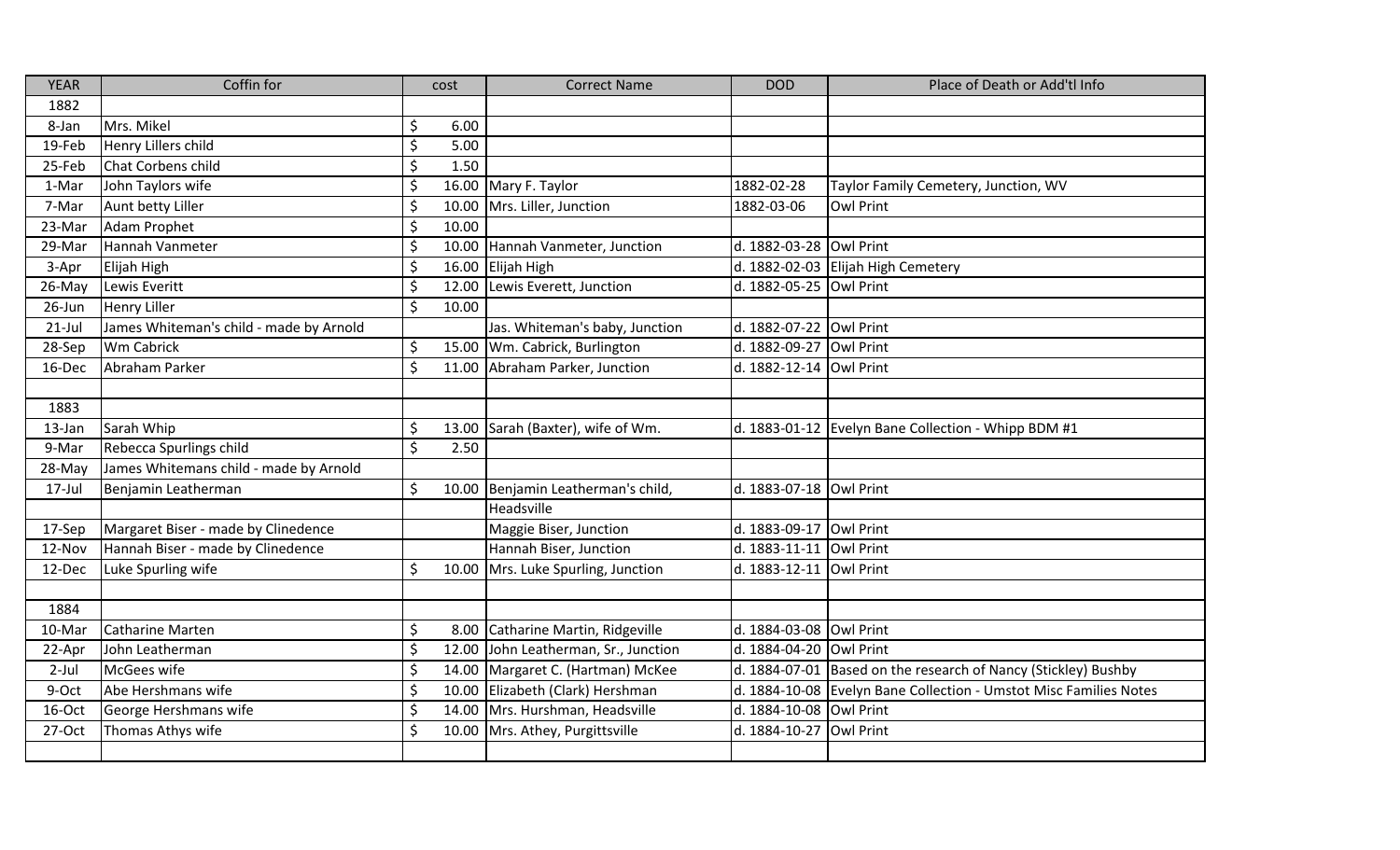| <b>YEAR</b> | Coffin for                       | cost        | <b>Correct Name</b>       | <b>DOD</b>              | Place of Death or Add'tl Info                              |
|-------------|----------------------------------|-------------|---------------------------|-------------------------|------------------------------------------------------------|
| 1885        |                                  |             |                           |                         |                                                            |
| 9-Jan       | Alfred Ludwick credit \$6        | \$          | 10.00 Alfred Ludwick      | d. 1885-01-17           | Evelyn Bane Collection - Ludwick Misc Notes #3             |
| 7-Apr       | <b>Edward Baleys child</b>       | \$<br>5.00  |                           |                         |                                                            |
| 15-May      | D A Leatherman                   | \$<br>12.00 |                           |                         |                                                            |
| 16-May      | George Hartman                   | \$          | 14.00 George Hartman      |                         | d. 1885-05-15 Based on research of Nancy (Stickley) Bushby |
| 16-Sep      | <b>Sally Mills</b>               | \$          | 10.00 Sallie Mills        | d. 1885-09-14 Owl Print |                                                            |
| 23-Sep      | Wm Spurlings wife                | \$          | 10.00 Mrs. Spurling       | d. 1885-09-29 Owl Print |                                                            |
| 19-Oct      | Wm Swadley cr ten dollars        | $\zeta$     | 11.00 Wm. Swadley         | d. 1885-10-18 Owl Print |                                                            |
|             |                                  |             |                           |                         |                                                            |
| 1886        |                                  |             |                           |                         |                                                            |
| 17-Jan      | James Rollens cr six dollars     | \$<br>10.00 |                           |                         |                                                            |
| 28-May      | Jerry Hartmans child             | \$          | 7.00 Edith Hartman        | d. 1886-05-27           | Owl Print                                                  |
| 26-Jun      | Rebecca Blackburn                | \$          | 10.00 Rebecca Blackburn   |                         | d. 1886-06-25 Evelyn Bane Collection - Blackburn MDB4      |
| 22-Oct      | <b>Reuban Bonney</b>             | \$          | 13.00 Reuben Bonney       | d. 1886-10-21 Owl Print |                                                            |
|             |                                  |             |                           |                         |                                                            |
| 1887        |                                  |             |                           |                         |                                                            |
| 3-Jan       | <b>James Spurling</b>            | \$          | 10.00 James Spurling      | d. 1887-01-07           | <b>Owl Print</b>                                           |
| 20-Feb      | Moss s wife                      | \$          | 13.00 Sallie Moss         | d. 1887-02-18 Owl Print |                                                            |
| 1-Mar       | Mrs. B Rolings                   | \$<br>11.00 |                           |                         |                                                            |
| 4-Apr       | Shanks child cr 4 dollars        | \$          | 5.00 Olv. Shank           | d. 1887-04-03 Owl Print |                                                            |
| 26-Jun      | John Blackburn                   | \$<br>9.00  | John Blackburn            |                         | d. 1887-06-25 Evelyn Bane Collection - Blackburn MDB4      |
| $14$ -Jul   | Mrs. Poling                      | \$<br>10.00 |                           |                         |                                                            |
| 3-Aug       | Jacob Millers child              | \$<br>4.00  |                           |                         |                                                            |
| 9-Aug       | John Kline                       | \$<br>13.00 |                           |                         |                                                            |
| 13-Aug      | Madison Whites child             | \$<br>3.00  |                           |                         |                                                            |
| 12-Oct      | John Leathermans wife credit \$4 | \$<br>10.00 | Sally E. M. Leatherman    |                         | d. 1887-10-11 buried Old Pine Church Cem.                  |
| 24-Oct      | Benjamin Parker                  | \$<br>13.00 |                           |                         |                                                            |
| 27-Nov      | Zachariah Arnold                 | $\zeta$     | 12.00 Zachariah Arnold    |                         | d. 1887-11-26 buried Arnold Cem., Junction                 |
|             |                                  |             |                           |                         |                                                            |
| 1888        |                                  |             |                           |                         |                                                            |
| 18-Feb      | Mrs. Reed cr \$5.00              | \$<br>10.00 | Mrs. Reed, Junction       | d. 1888-02-18 Owl Print |                                                            |
| 15-Mar      | Mrs. Peasemaker                  | \$<br>6.00  | Mrs. Peasemaker, Junction | d. 1888-03-14 Owl Print |                                                            |
| 11-Apr      | mime Whites child                | \$<br>1.00  |                           |                         |                                                            |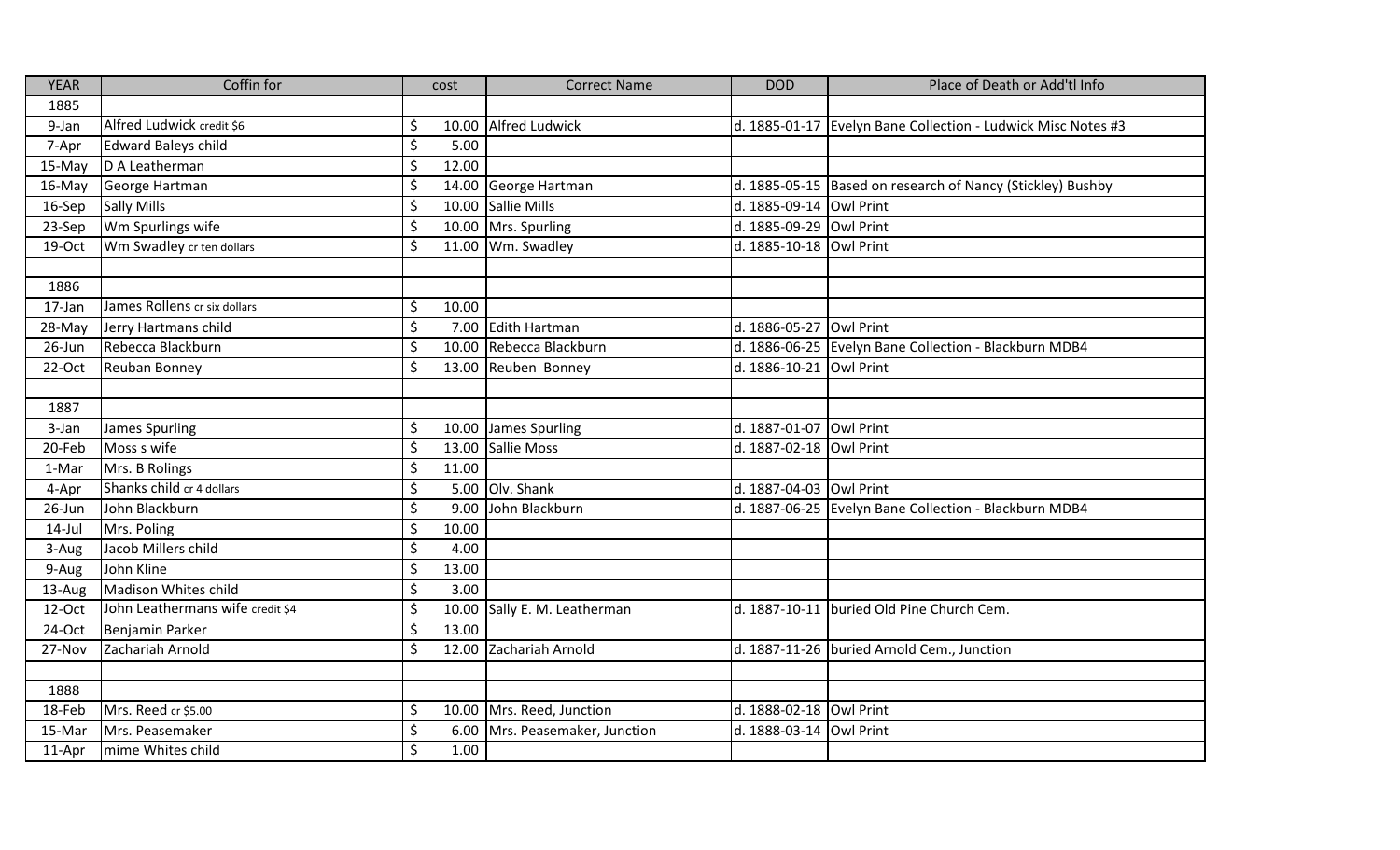| <b>YEAR</b> | Coffin for                                  |                          | cost  | <b>Correct Name</b>                     | <b>DOD</b>              | Place of Death or Add'tl Info                         |
|-------------|---------------------------------------------|--------------------------|-------|-----------------------------------------|-------------------------|-------------------------------------------------------|
| 22-Apr      | mary Phophet                                | \$                       |       | 9.00 Mrs. Proffet, Junction             | d. 1888-04-21           | <b>Owl Print</b>                                      |
| 23-Jun      | Mrs. Lear                                   | \$                       |       | 6.00 Mrs. John Lare, Glebe              | d. 1888-06-02           | <b>Owl Print</b>                                      |
| 30-Jun      | Mrs. Corben cr \$5.00 & \$7.00              | \$                       |       | 12.00 Mr. Corben, Junction              | d. 1888-06-29           | <b>Owl Print</b>                                      |
| 4-Jul       | John Lillers child cr \$2                   | \$                       | 3.00  | John Liller's child, Burlington         | d. 1888-07-03           | <b>Owl Print</b>                                      |
| 3-Nov       | Rebecca Lears child                         | $\zeta$                  | 2.00  |                                         |                         |                                                       |
| 2-Dec       | s child<br>Rebecca Sp                       | \$                       | 3.00  |                                         |                         |                                                       |
| 22-Dec      | <b>Robert Mills</b>                         | \$                       |       | 10.00 Robert Mills. Glebe               | d. 1888-12-21           | <b>Owl Print</b>                                      |
| 25-Dec      | Chat Corbens child                          | $\overline{\mathcal{S}}$ | 3.00  | Chat Corbin's child, Junction           | d. 1888-12-23           | <b>Owl Print</b>                                      |
|             |                                             |                          |       |                                         |                         |                                                       |
| 1889        |                                             |                          |       |                                         |                         |                                                       |
| 2-Mar       | James Whiteman's child - made by Clinedence |                          |       | Jas Whiteman's child, Junction          | d. 1889-03-01           | <b>Owl Print</b>                                      |
| 14-Mar      | John Woolferds daughter                     | \$                       |       | 11.00 Jonathan Wolford's girl, "Burg    | d. 1889-03-13           | <b>Owl Print</b>                                      |
| 24-Mar      | James Whiteman's child - made by Clinedence | $\zeta$                  |       | 15.00 Jas Whiteman's child, Junction    | d. 1889-03-23           | <b>Owl Print</b>                                      |
| 21-Apr      | harriet Corben                              | \$                       |       | 12.00 Jas Corbin's girl, Junction       | d. 1889-04-20           | Owl Print                                             |
| 18-Jul      | Jacob Parker                                | \$                       | 12.00 | Jacob Parker, 'Burg                     | d. 1889-07-17           | <b>Owl Print</b>                                      |
| 18-Oct      | <b>Isaac Everett</b>                        | $\zeta$                  | 12.00 | Ike Everett, Junction                   | d. 1889-10-16           | <b>Owl Print</b>                                      |
| 2-Nov       | John Parker                                 | $\zeta$                  | 12.00 | John Parker                             | d. 1889                 | Evelyn Bane Collection - Ludwick Misc Notes #3        |
|             |                                             |                          |       |                                         |                         |                                                       |
| 1890        |                                             |                          |       |                                         |                         |                                                       |
| 1-Mar       | Daniel Thompson                             | \$                       |       | 11.00 Daniel Thompson, Juction          | d. 1890-02-27           | Owl Print                                             |
| 20-Mar      | <b>George Merite</b>                        | \$                       |       | 10.00 George Merritt, Sr. Purgittsville | d. 1890-03-19           | Owl Print                                             |
| 8-Apr       | wm Leatherman                               | $\zeta$                  |       | 13.00 Dr. Leatherman, Purgittsville     | d. 1890-04-11           | <b>Owl Print</b>                                      |
| 9-May       | manning Taylors child                       | \$                       | 3.00  |                                         |                         |                                                       |
| 27-Jun      | Henry Lillers child cr 37cts                | \$                       |       | 2.50 Henry Liller's child, Junction     | d. 1890-06-26 Owl Print |                                                       |
| 4-Jul       | Joshua Rinker                               | \$                       | 10.00 | Joshua Rinker                           | d. 1890-07-02           | Evelyn Bane Collection - Rinker BDM                   |
| 30-Jul      | Mr Swadly cr \$5.00 3.50 2.50               | \$                       | 11.00 | Old Mr. Swadle, Burlington              | d. 1890-07-28           | <b>Owl Print</b>                                      |
|             |                                             |                          |       |                                         |                         |                                                       |
| 1891        |                                             |                          |       |                                         |                         |                                                       |
| 18-Mar      | William Davys child                         | \$                       |       | 1.00 Wm. Davy's child, Junction         | d. 1891-03-17           | Owl Print                                             |
| 6-Apr       | <b>Thomas Taylor</b>                        | \$                       | 16.00 | Fannie Taylor                           | d. 1891-04-05           | Towl Print                                            |
| 24-Apr      | George Davys daughter cr \$5                | $\zeta$                  | 9.00  | George Davys child, Junction            | d. 1891-04-23           | <b>Owl Print</b>                                      |
| 27-Apr      | Partheny Corbens child                      | \$                       | 3.00  |                                         |                         |                                                       |
| 30-Apr      | William Blackburn                           | $\zeta$                  |       | 10.00 William B. Blackburn              |                         | d. 1891-04-28 Evelyn Bane Collection - Blackburn MDB7 |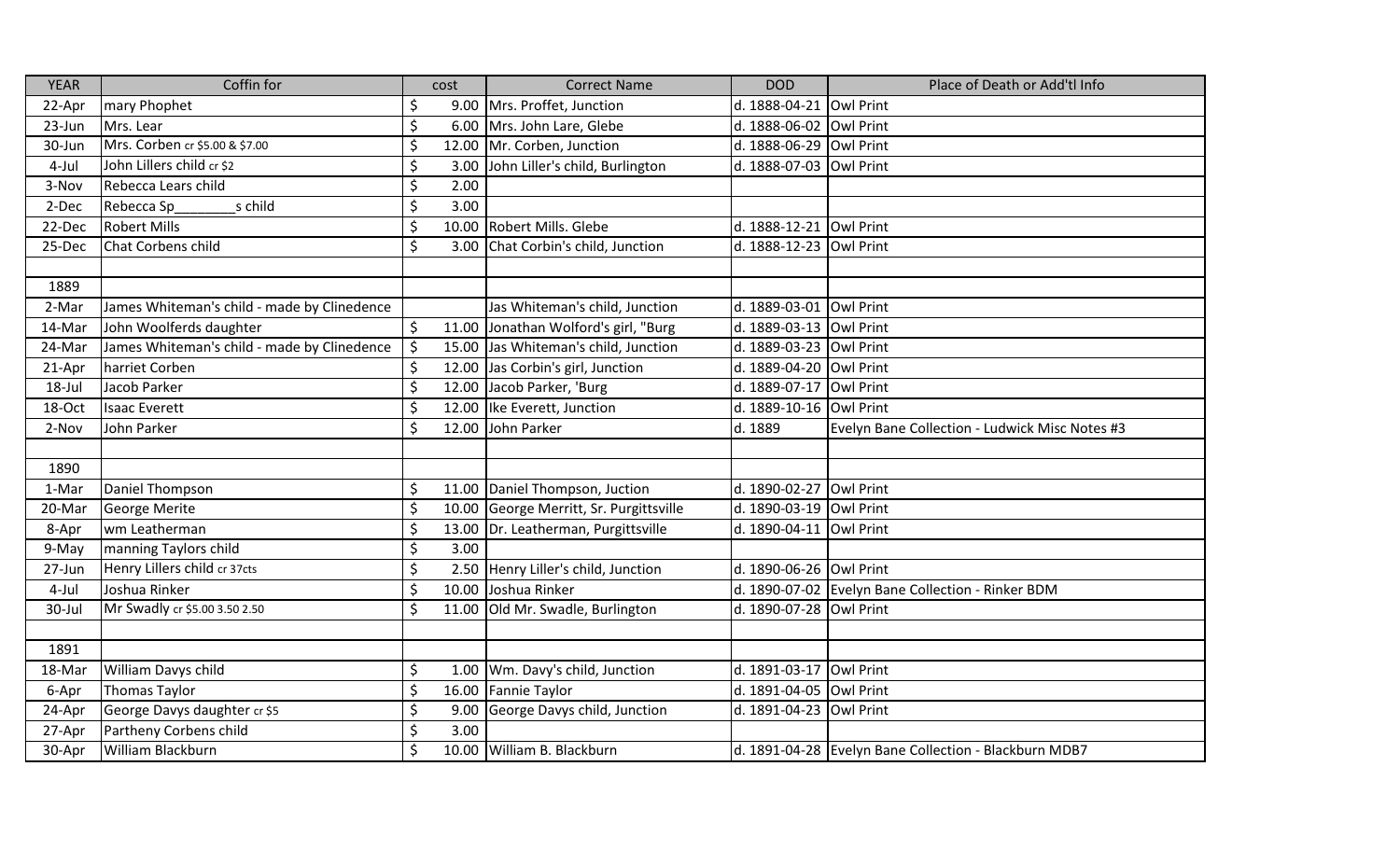| <b>YEAR</b> | Coffin for                          | cost    |       | <b>Correct Name</b>                      | <b>DOD</b>    | Place of Death or Add'tl Info                       |
|-------------|-------------------------------------|---------|-------|------------------------------------------|---------------|-----------------------------------------------------|
| 18-May      | Cora Duel credit \$3 + 3            | \$      |       | 3.00 Clora Jewell, Purgittsville         | d. 1891-05-17 | <b>Owl Print</b>                                    |
|             |                                     |         |       |                                          |               | Buried Old Pine Church Cem.                         |
| 1892        |                                     |         |       |                                          |               |                                                     |
| 12-Jan      | <b>William Davy</b>                 | \$      |       | 9.00 William Davy, Sr., Junction         | d. 1892-01-10 | <b>Owl Print</b>                                    |
| 17-Jan      | Wm Davys wife                       | \$      |       | 9.00 Mrs. William Davy & child, Junction | d. 1892-01-16 | Owl Print                                           |
|             |                                     |         |       | Sarah Virginia (Liller)                  |               | History of the Liller Family, pg. 49, HCL           |
| 18-Jun      | <b>Isaac Spurlings child</b>        | \$      | 2.50  |                                          |               |                                                     |
| 5-Jul       | Madison Whites child                | \$      |       | 2.00 Madison White's child, Junction     | d. 1892-07-05 | <b>Owl Print</b>                                    |
| 2-Aug       | <b>Robert Mullady</b>               | \$      | 10.00 |                                          |               |                                                     |
| 20-Sep      | Mr. grapes cr 7.00                  | \$      |       | 9.00 Old Man Grapes, Glebe               | d. 1892-09-18 | Owl Print                                           |
| 14-Nov      | <b>Hendrix Clark</b>                | \$      |       | 10.00 Hedricks Clark                     | 1892-12-10    | Evelyn Bane Collection - Umstot Misc Families Notes |
| 7-Dec       | manning Taylors child               | $\zeta$ | 3.00  |                                          |               |                                                     |
|             |                                     |         |       |                                          |               |                                                     |
| 1893        |                                     |         |       |                                          |               |                                                     |
| 17-Jan      | Joseph Taylor credit \$10           | \$      |       | 12.00 Joseph Taylor                      |               | d. 1893-01-15 Taylor Family Cemetery, Junction, WV  |
| 30-Jan      | mrs Gilbert                         | \$      |       | 10.00 Mrs. Gilbert, Headsville           | d. 1893-01-28 | Owl Print                                           |
| 11-Feb      | <b>B S Leatherman</b>               | $\zeta$ |       | 13.00 B. B. Leatherman, Headsville       | d. 1893-02-10 | Owl Print                                           |
| 18-Feb      | Mrs Kelly                           | \$      |       | 14.00 Delina Kelley, Burlington          | d. 1893-02-17 | Owl Print & research of Nancy (Stickley) Bushby     |
| 16-Apr      | <b>Enock McDonald</b>               | \$      |       | 14.00 Enoch McDonald, Junction           | d. 1893-04-15 | Owl Print                                           |
| 18-May      | mrs Abraham Parker cr \$10 cr \$2   | \$      |       | 14.00 Mrs. Abraham Parker, Burg          | d. 1893-05-17 | Owl Print                                           |
|             |                                     |         |       | <b>Constant Mary Parker</b>              |               | d. 1893-05-16 Parker Cem. of Parker Rd.             |
| 22-Jul      | wm Spurlings child                  | \$      |       | 2.50 William Spurling's child, Junction  | d. 1893-07-21 | <b>Owl Print</b>                                    |
| 30-Dec      | aunt lizzy Arnold                   | $\zeta$ |       | 12.00 Mrs. Zac Arnold                    | d. 1893-12-28 | <b>Owl Print</b>                                    |
|             |                                     |         |       |                                          |               |                                                     |
| 1894        |                                     |         |       |                                          |               |                                                     |
| 1-Mar       | william Spurlings wife              | \$      |       | 9.00 Mrs. William Spurling, Junction     | d. 1894-03-01 | <b>Owl Print</b>                                    |
| 4-Mar       | Corbens wife credit \$6.00          | \$      |       | 10.00 Mrs. Jas Carben, Junction          | d. 1894-03-03 | <b>Owl Print</b>                                    |
| 25-Mar      | manning Corben                      | \$      |       | 14.00 Manning Corbin, Junction           | d. 1894-03-22 | <b>Owl Print</b>                                    |
| 29-Mar      | John Pancakes child                 | \$      | 3.00  |                                          |               |                                                     |
| 21-Apr      | Mrs William Davy                    | \$      |       | 9.00 Mrs. Davy, Junction                 | d. 1894-04-19 | Owl Print                                           |
| $2$ -Jul    | John Bisers child                   | \$      | 2.00  |                                          |               |                                                     |
| 16-Aug      | James T. Whiteman - made by carnell | \$      |       | 10.00 Jas. Whiteman, Jr., Junction       | d. 1894-08-15 | Owl Print                                           |
| 26-Aug      | Mrs Mcdonald credit \$5.00          | \$      | 10.00 |                                          |               |                                                     |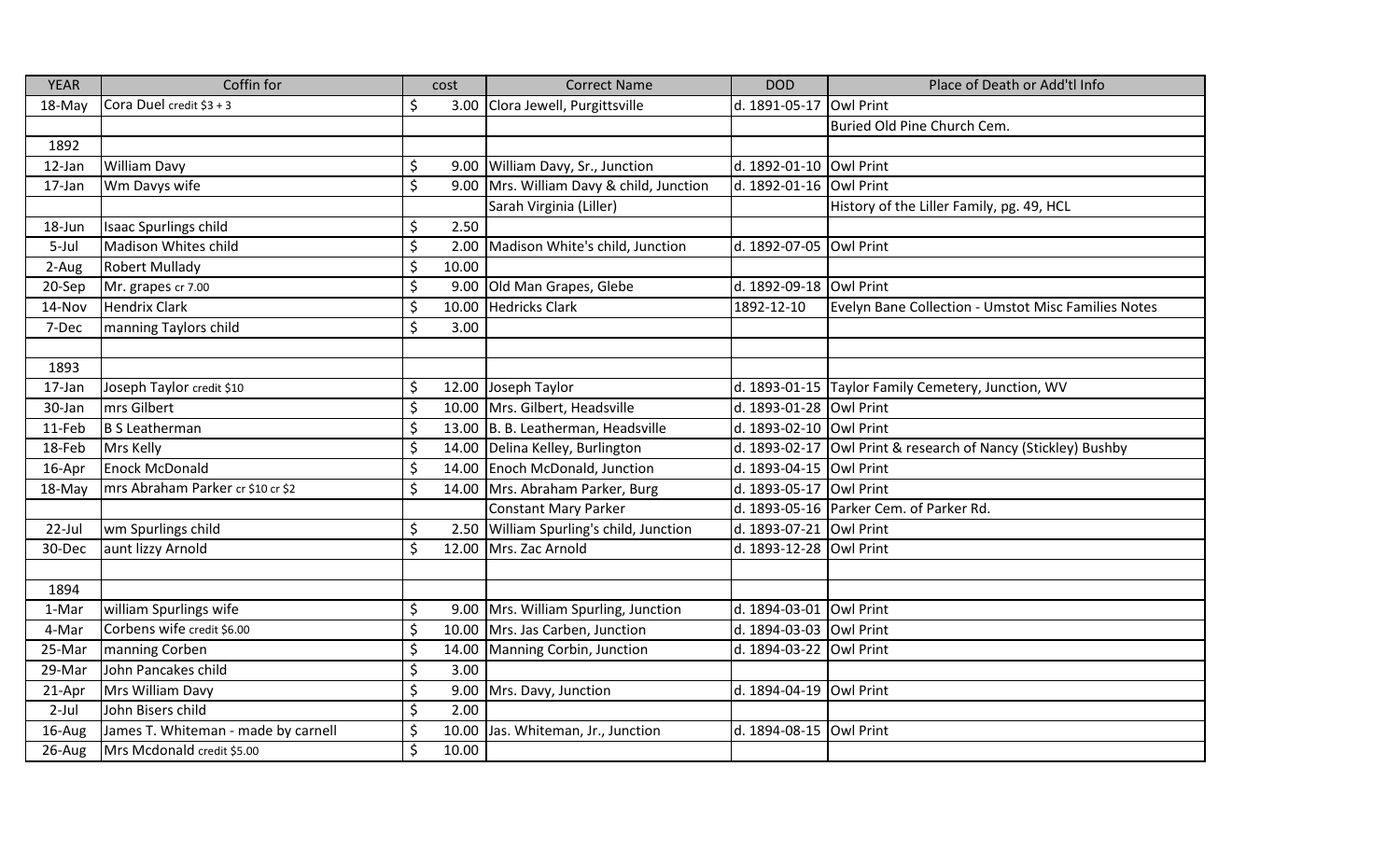| <b>YEAR</b> | Coffin for                                            |         | cost  | <b>Correct Name</b>                   | <b>DOD</b>              | Place of Death or Add'tl Info                                      |
|-------------|-------------------------------------------------------|---------|-------|---------------------------------------|-------------------------|--------------------------------------------------------------------|
| 29-Sep      | Harriet Fullers child                                 | \$      | 1.50  |                                       |                         |                                                                    |
|             |                                                       |         |       |                                       |                         |                                                                    |
| 1895        |                                                       |         |       |                                       |                         |                                                                    |
| 7-Mar       | July ann Smith                                        | \$      |       | 10.00 Julia A. Smith, 'Burg           | d. 1895-03-05 Owl Print |                                                                    |
| 30-Oct      | John Davys wife                                       | \$      |       | 10.00 Mrs. John Davy, Junction        | d. 1895-10-29 Owl Print |                                                                    |
|             |                                                       |         |       |                                       |                         |                                                                    |
| 1896        |                                                       |         |       |                                       |                         |                                                                    |
| 15-Apr      | Oliver Daytons wife                                   | \$      | 10.00 |                                       |                         |                                                                    |
| 4-May       | James P gannon                                        | $\zeta$ |       | 10.50 J. P. Gannon, Junction          | d. 1896-05-03 Owl Print |                                                                    |
| 24-Sep      | <b>Marty Biser</b>                                    | $\zeta$ |       | 10.00 Martha Jane Daughtery           |                         | d. 1896-09-23 Evelyn Bane Collection - Nicholas Biser Line 02-1987 |
|             |                                                       |         |       |                                       |                         |                                                                    |
| 1897        |                                                       |         |       |                                       |                         |                                                                    |
| 3-Jul       | Sallie Pancake child                                  | \$      |       | 4.50 Sallie Pancake's child, 'Burg    | d. 1897-07-01 Owl Print |                                                                    |
| 9-Jul       | Aunt Lisa Reese                                       | $\zeta$ |       | 15.00 Mrs. Reese, New Creek           | d. 1897-07-20 Owl Print |                                                                    |
|             | James Arnold child                                    | \$      |       | 4.50 Ethel T. Arnold                  |                         | d. 1897-07-18 Owl Print, buried Arnold Cem., Junction              |
|             | Dora Taylors wife & child                             | \$      |       | 15.00 Dora Taylor's baby, Junction    | d. 1897-12-17 Owl Print |                                                                    |
|             |                                                       |         |       | Dora Taylor, Junction                 | d. 1897-12-22 Owl Print |                                                                    |
| 1898        |                                                       |         |       |                                       |                         |                                                                    |
| 6-Feb       | Maryann Spurling - received 6.00                      | \$      |       | 11.00 Mary Ann Spurling, Junction     | d. 1898-02-06           |                                                                    |
|             | William Spurlings wife                                | $\zeta$ |       | 6.00 Hannah Spurling, 'Burg           | d. 1898-05-05           |                                                                    |
|             | Elmer Everts wife                                     | $\zeta$ |       | 15.00 Mary A. Everett                 |                         | d. 1898-04-05 Evelyn Bane Collection - Ludwick Misc Notes #2       |
|             | Elizabeth Whiteman                                    | \$      |       | 15.00 Eliz. Whiteman                  |                         | 1898 Evelyn Bane Collection - Ludwick Misc Notes #3                |
|             |                                                       |         |       | Mrs. Jas Whiteman, Sr., Junction      | d. 1898-06-27 Owl Print |                                                                    |
|             | <b>Charles Turley</b>                                 | \$      |       | 15.50 Chas Turley, 'Burg              | d. 1898-09-30 Owl Print |                                                                    |
|             | Ewar T. Whitemans wife                                | \$      | 15.00 | Mrs. Edward T. Whiteman, Junction     | d. 1898-11-10 Owl Print |                                                                    |
|             | Joe Haines daughter credit 11.00                      | \$      | 15.00 |                                       |                         |                                                                    |
|             |                                                       |         |       |                                       |                         |                                                                    |
| 1899        |                                                       |         |       |                                       |                         |                                                                    |
| 31-Jan      | Jacob Biser                                           | \$      |       | 12.00 Jacob Biser                     |                         | d. 1899-01-30 Evelyn Bane Collection - Nicholas Biser Line 02-1987 |
| 24-May      | William Spurlings, Jr wife                            | \$      |       | 10.00 Mrs. William Spurling, Junction | d. 1898-05-23 Owl Print |                                                                    |
| 29-Aug      | Peter Bowman's wife cred \$6.00                       | \$      |       | 12.00 Rachel Bowman, Purgittsville    | d. 1898-08-28 Owl Print |                                                                    |
| 1-Nov       | Frederick Ludwick Sept 24, 1900 credit of 3.00 & 4.50 | Ŝ.      | 10.00 |                                       |                         |                                                                    |
|             |                                                       |         |       |                                       |                         |                                                                    |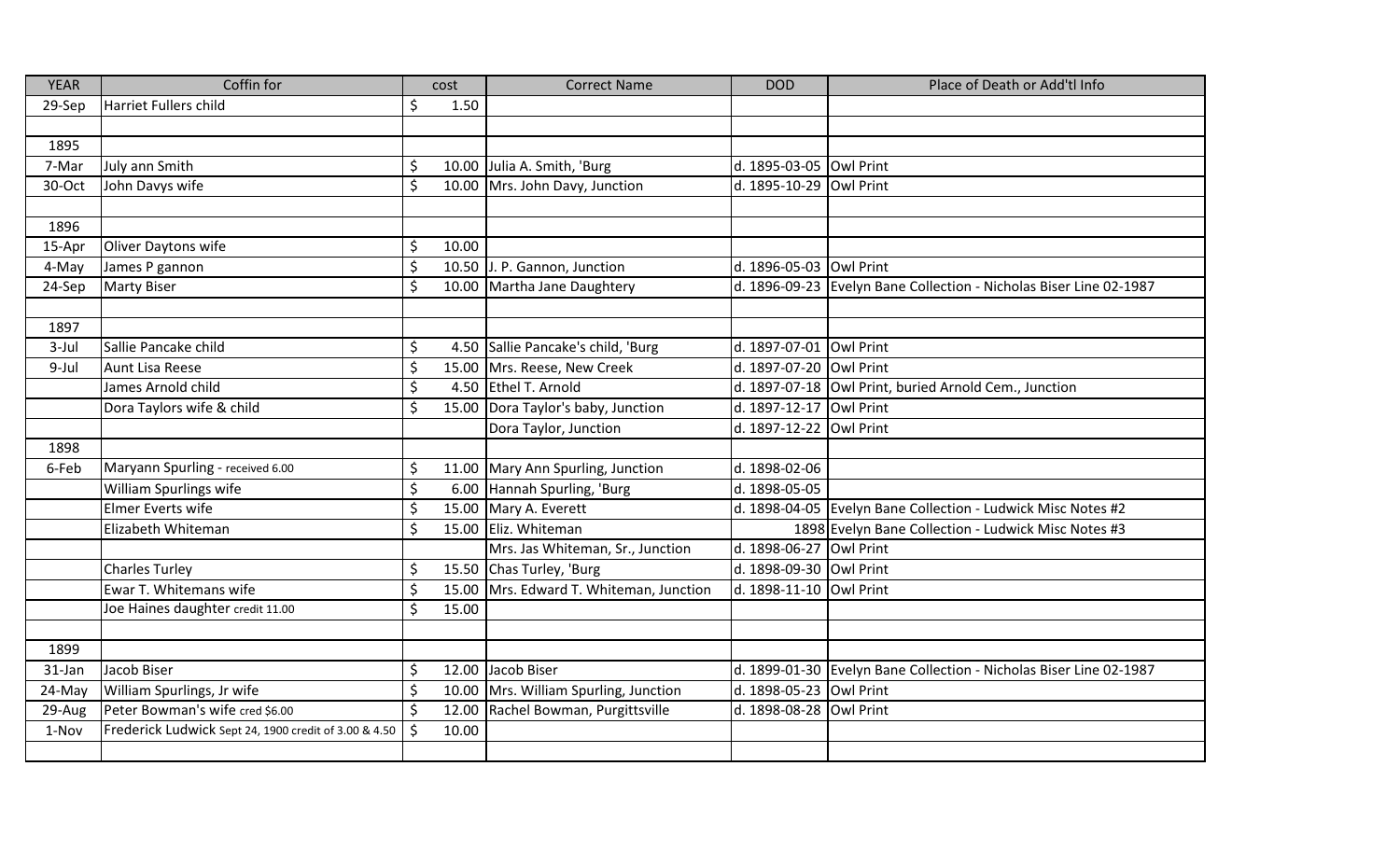| <b>YEAR</b> | Coffin for                             | cost                       | <b>Correct Name</b>                   | <b>DOD</b>              | Place of Death or Add'tl Info                                           |
|-------------|----------------------------------------|----------------------------|---------------------------------------|-------------------------|-------------------------------------------------------------------------|
| 1900        |                                        |                            |                                       |                         |                                                                         |
| 26-Feb      | William Spurling Sen                   | \$                         | 10.00 William Spurling, Sr., Junction | d. 1900-02-24 Owl Print |                                                                         |
| 27-Feb      | Joshua Mayhew's wife                   | \$<br>11.00                |                                       |                         |                                                                         |
| 21-Dec      | Ed Albrights wife                      | \$                         | 15.00 Katie Albright, Junction        | d. 1900-12-19 Owl Print |                                                                         |
| 23-Dec      | John Breinig                           | \$<br>11.00                | John Breining, Junction               | d. 1900-12-21           | Owl Print                                                               |
|             |                                        |                            |                                       |                         |                                                                         |
| 1901        |                                        |                            |                                       |                         |                                                                         |
| 1-Jun       | Jonithan Wolford                       | \$<br>15.00                |                                       |                         |                                                                         |
| 5-Jul       | Harriet Maloney credit 5.00 & 10.00    | \$                         | 15.00 Harriett Muloney                | d. 1901-07-07           | buried Elijah High Cemetery                                             |
| $14$ -Jul   | John Taylors child                     | $\zeta$<br>8.00            |                                       |                         |                                                                         |
|             | Frederick Biser - made by Pete Thrush  |                            | <b>Frederick Biser</b>                |                         | d. 1901-07-20 Evelyn Bane Collection - Biser                            |
| 1-Aug       | Sallyann Taylor                        | \$                         | 5.00 Sarah Ann (High) Taylor          | d. 1901-07-30           | Taylor Family Cemetery, Junction, WV                                    |
| 18-Aug      | <b>Isaac Mayhew</b>                    | \$                         | 11.00 Isaac Mayhew, Burlington        | d. 1901-08-17           | Owl Print                                                               |
| 19-Sep      | John W. Miller                         | \$<br>16.00                | John W. Mills, killed near Burg       | d. 1901-09-18           | <b>Owl Print</b>                                                        |
| 31-Oct      | William Davys ___?                     | \$<br>4.00                 |                                       |                         |                                                                         |
|             | Margaret Davy cred 9.80 & 5.20         | \$                         | 15.00 Margaret                        | d. 1901                 | Elijah High Cemetery                                                    |
| 26-Dec      | <b>Wilber McDonalds Child</b>          | $\mathsf{\dot{S}}$<br>3.00 |                                       |                         |                                                                         |
|             |                                        |                            |                                       |                         |                                                                         |
| 1902        |                                        |                            |                                       |                         |                                                                         |
| $1$ -Jun    | James Fleming's child                  | \$                         | 3.00 J. W. Fleming's baby             |                         | d. 1902-05-31 Evelyn Bane Collection - Fleming History (Notebook bound) |
| 8-Jun       | Walter Fleming's wife cred 3.00 & 7.00 | \$                         | 12.00 Mrs. Walter Fleming             |                         | d. 1902-06-08 Evelyn Bane Collection - Fleming History (Notebook bound) |
| 2-Aug       | Dora Taylor's child                    | \$                         | 3.00 Dora Taylor's child, Burlington  | d. 1902-08-01           | Owl Print                                                               |
| 27-Oct      | Daniel Thompson Jr. cred by 8.00       | \$                         | 12.00 Daniel Thompson, Junction       | d. 1902-10-25           | Owl Print                                                               |
|             |                                        |                            |                                       |                         |                                                                         |
| 1903        |                                        |                            |                                       |                         |                                                                         |
| 4-Feb       | Fred Allen Wife cred by 9.00 2.00 1.00 | \$<br>14.00                | Christina Allen                       | d. 1903-02-02           | Evelyn Bane Collection - Ludwick Misc Notes #2                          |
| 7-Oct       | Tom Rogers cred 13.00                  | \$<br>17.50                | Tom Rogers, Burlington                | d. 1903-11-06           |                                                                         |
| 14-Dec      | Lizzie Rinker                          | $\mathsf S$                | 13.00 Eliz. "Liz'                     | d. 1903-12-03           | Evelyn Bane Collection - Rinker BDM                                     |
|             |                                        |                            |                                       |                         |                                                                         |
| 1904        |                                        |                            |                                       |                         |                                                                         |
| 29-Jan      | Thomas Taylor's wife                   | \$                         | 17.00 Mrs. Fanny Taylor, Purgitsville | d. 1904-01-27           | Owl Print                                                               |
| 7-Jul       | <b>Mary Fleming</b>                    | \$<br>12.00                | <b>Mary Fleming</b>                   | d. 1904-07-08           | Evelyn Bane Collection - Fleming History (Notebook bound)               |
|             | Lou Wolfords child                     | \$<br>4.50                 |                                       |                         |                                                                         |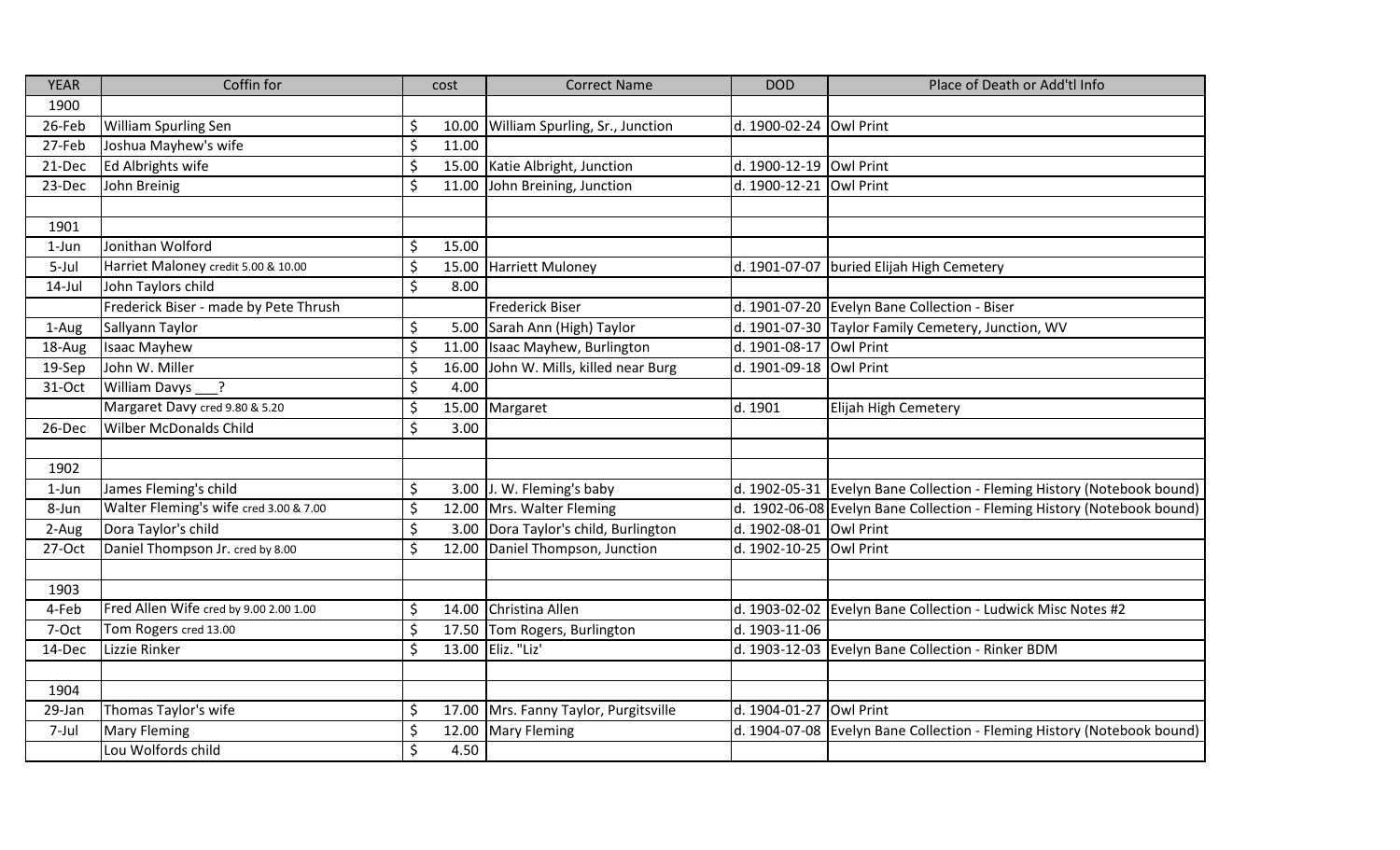| <b>YEAR</b> | Coffin for                        | cost            | <b>Correct Name</b>                   | <b>DOD</b>              | Place of Death or Add'tl Info                                           |
|-------------|-----------------------------------|-----------------|---------------------------------------|-------------------------|-------------------------------------------------------------------------|
| 23-Sep      | Peter Fullers child cred.75       | \$<br>1.50      |                                       |                         |                                                                         |
|             |                                   |                 |                                       |                         |                                                                         |
| 1905        |                                   |                 |                                       |                         |                                                                         |
| 7-Feb       | Wm Spurlings child                | $\zeta$<br>1.50 |                                       |                         |                                                                         |
| 13-Mar      | Mary Charlton's child             | \$              | 2.50 Moke Charleton's child, Junction | d. 1905-03-13 Owl Print |                                                                         |
| 17-Mar      | <b>Aunt Mollie Fleming</b>        | \$              | 14.50 Mollie Arnold Fleming           |                         | d. 1905-03-15 Evelyn Bane Collection - Fleming History (Notebook bound) |
|             | Howard Shoemakers child           | $\zeta$<br>3.50 |                                       |                         |                                                                         |
|             |                                   |                 |                                       |                         |                                                                         |
|             |                                   |                 |                                       |                         |                                                                         |
|             |                                   |                 |                                       |                         |                                                                         |
|             | the write cows calf dec 17th 1890 |                 |                                       |                         |                                                                         |
|             |                                   |                 |                                       |                         |                                                                         |
|             | the red cows calf April 5th 1893  |                 |                                       |                         |                                                                         |
|             |                                   |                 |                                       |                         |                                                                         |
|             | The spurling cows calf April 19th |                 |                                       |                         |                                                                         |
|             |                                   |                 |                                       |                         |                                                                         |
|             |                                   |                 |                                       |                         |                                                                         |
|             |                                   |                 |                                       |                         |                                                                         |
|             | Age 86 years 10 months            |                 |                                       |                         |                                                                         |
|             | Magdelane Fike and family         |                 |                                       |                         |                                                                         |
|             | 10 children                       |                 |                                       |                         |                                                                         |
|             | 96 grand children                 |                 |                                       |                         |                                                                         |
|             | 124 great grand children          |                 |                                       |                         |                                                                         |
|             | 2 great great grand children      |                 |                                       |                         |                                                                         |
|             |                                   |                 |                                       |                         |                                                                         |
|             |                                   |                 |                                       |                         |                                                                         |
|             |                                   |                 |                                       |                         |                                                                         |
|             | The big snow                      |                 |                                       |                         |                                                                         |
|             | feb 25th 1894 fell from           |                 |                                       |                         |                                                                         |
|             | 19 inches to 26 inches deep       |                 |                                       |                         |                                                                         |
|             |                                   |                 |                                       |                         |                                                                         |
|             | George E Arnold to potatoes       |                 |                                       |                         |                                                                         |
|             | nov                               | one bushel      |                                       |                         |                                                                         |